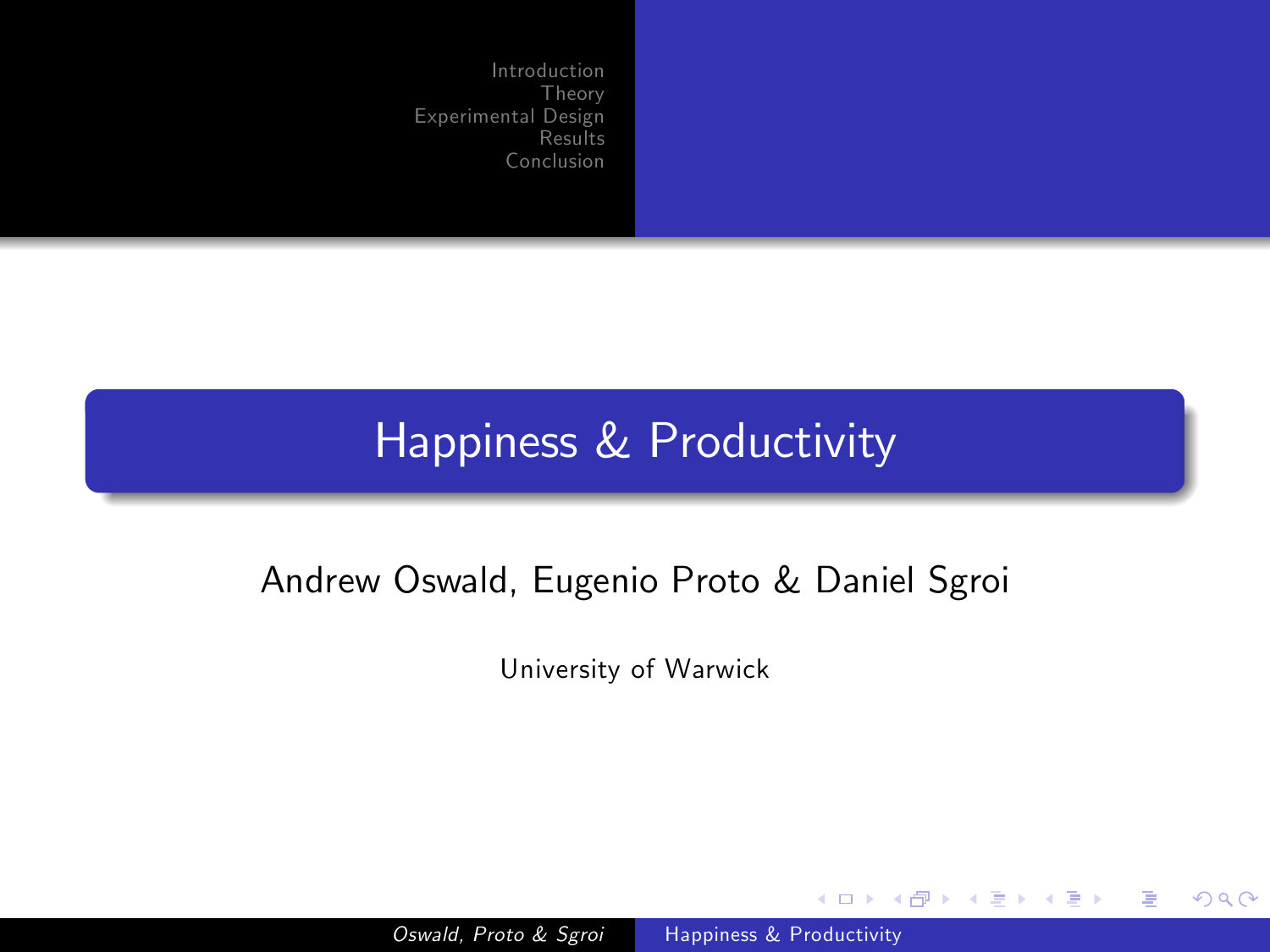**[Background](#page-1-0)** [Productivity](#page-2-0) [Existing Work](#page-3-0)

# **Background**

- What do we mean by "happiness"? Emotion, mood, state of mind...different for psychologists, but not really for us.
- A good deal of existing work considers the impact of key economic variables on happiness:  $H = f(Y, educ, age, etc.).$
- Little or no work examining the opposite direction: the impact of happiness on key economic variables.
- **•** For this talk we will focus on productivity.
- Our idea in a nutshell: as individuals becomes happier, this allows them to divert attention away from background worries, and put that attention into work tasks.

 $\rightarrow$   $\rightarrow$   $\rightarrow$   $\rightarrow$   $\rightarrow$   $\rightarrow$ 

<span id="page-1-0"></span>一 4 三 下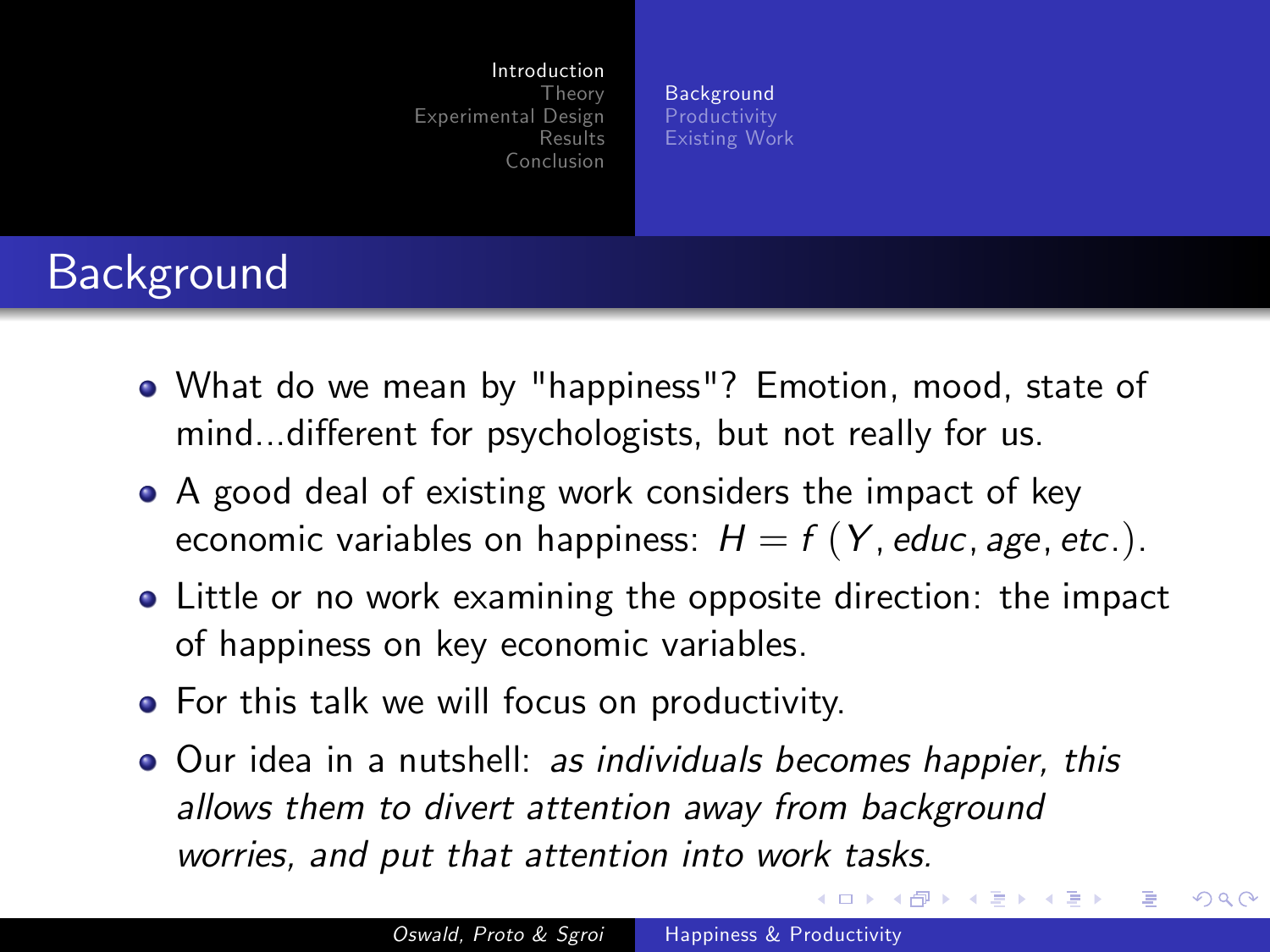<span id="page-2-0"></span>**[Background](#page-1-0)** [Productivity](#page-2-0) [Existing Work](#page-3-0)

# **Productivity**

- Productivity can be split into two components: effort and ability.
- The impact of happiness on these is not clear:
	- Will a happier individual work harder or not? (effort up or down).
	- <sup>2</sup> Will a happier individual be more or less focused? (ability up or down).
- **•** For consumers, the impact might be in terms of search and the ability to distinguish products.
- For firms, the impact might be on the quantity and quality of ideas.  $1.7.1$   $1.7.1$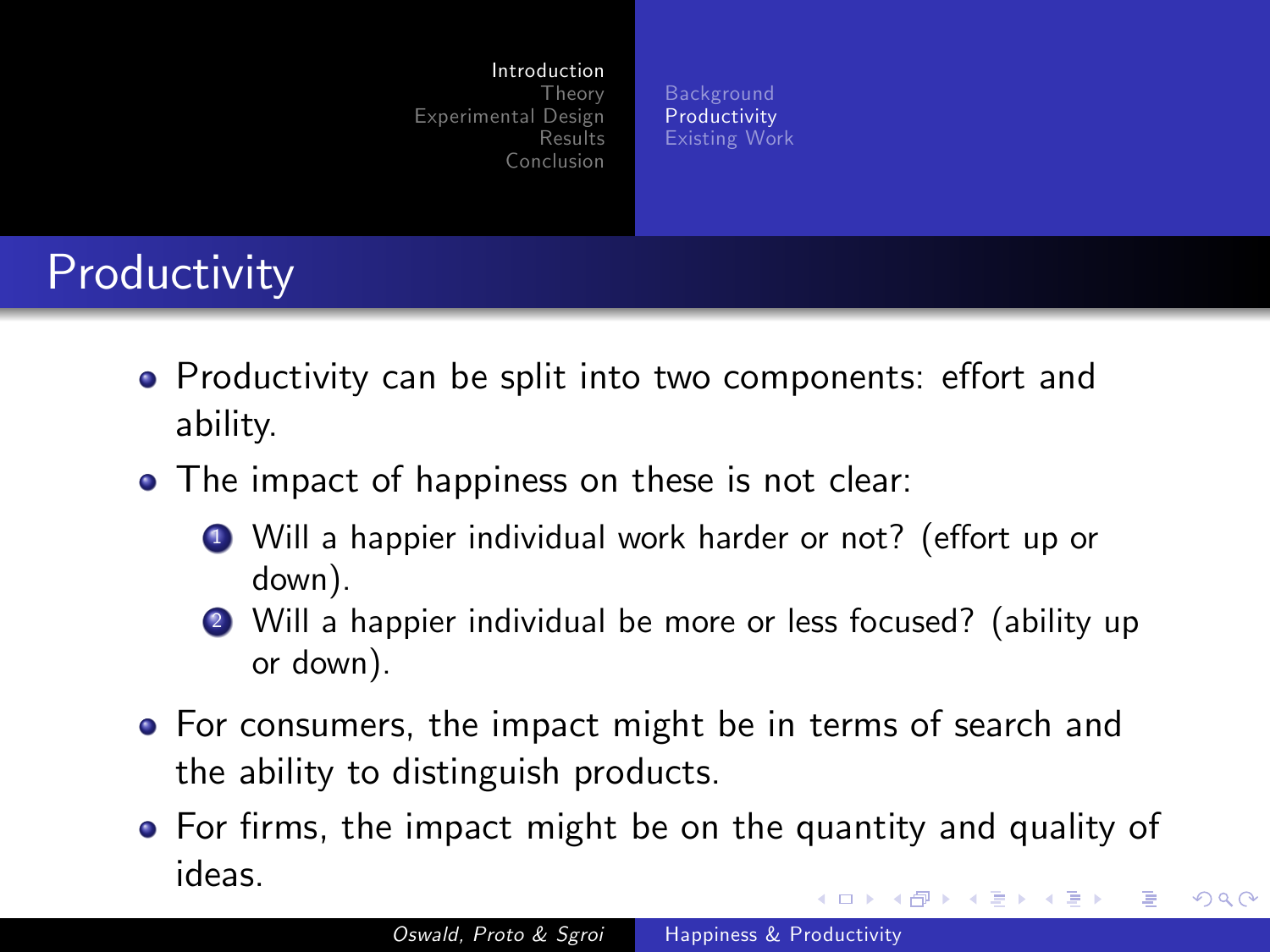<span id="page-3-0"></span>**[Background](#page-1-0)** [Productivity](#page-2-0) [Existing Work](#page-3-0)

#### Existing Work: Mood

- $\bullet$  Isen et al (1978) and Teasdale and Fogarty (1979) show that positive affect improves memory recall
- $\bullet$  Isen et al (1978) find that positive affect leads to greater altruistic helping of others. Verified by Kirchsteiger, Rigotti and Rustichini (2006) for gift-exchange.
- **•** Benabou and Tirole (2002) on the interaction between self-deception, malleability of memory, and ability and effort. ["I have done this, says my memory. I cannot have done that, says my pride, remaining inexorable. Finally—memory yields" Friedrich Nietzsche, Beyond Good and Evil].]
- Compte and Postlewaite (2004) seeks to identify circumstances in which biased percepti[ons](#page-2-0) [m](#page-4-0)[i](#page-2-0)[gh](#page-3-0)[t](#page-4-0) [i](#page-2-0)[n](#page-3-0)[c](#page-5-0)[re](#page-6-0)[a](#page-0-0)[s](#page-1-0)[e](#page-5-0) つくい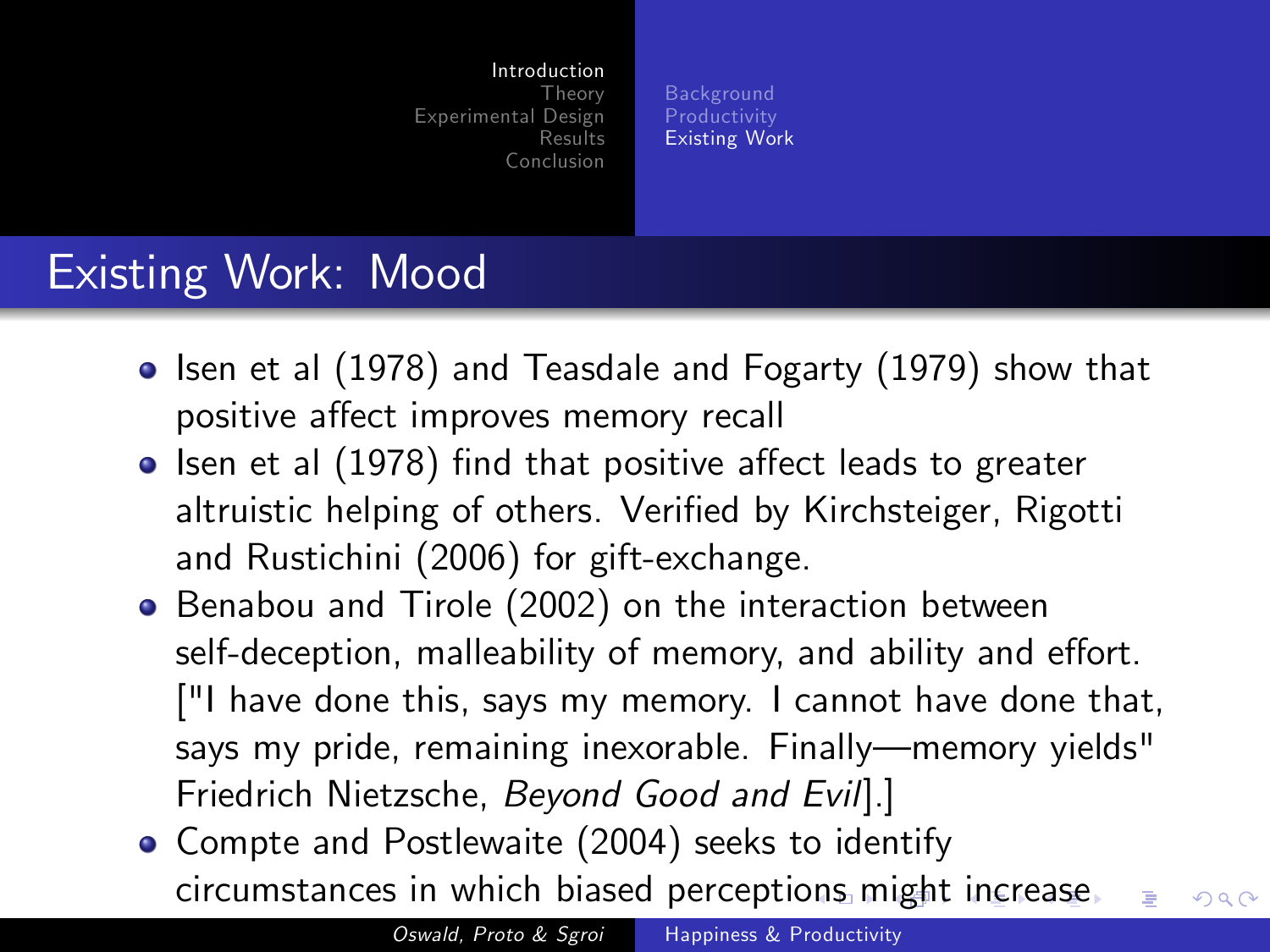**[Background](#page-1-0)** [Productivity](#page-2-0) [Existing Work](#page-3-0)

#### Existing Work: Productivity

- Argyle (1989, 2001) points out that little is understood about how life satisfaction affects productivity, but that there is (mixed) evidence that job satisfaction exhibits modestly positive correlations with measures of worker productivity.
- Wright and Staw (1999) examines the connections between worker affect and supervisors' ratings of workers with mixed results.
- Amabile et al (2005) uncovers evidence that happiness provokes greater creativity.

<span id="page-4-0"></span>a miller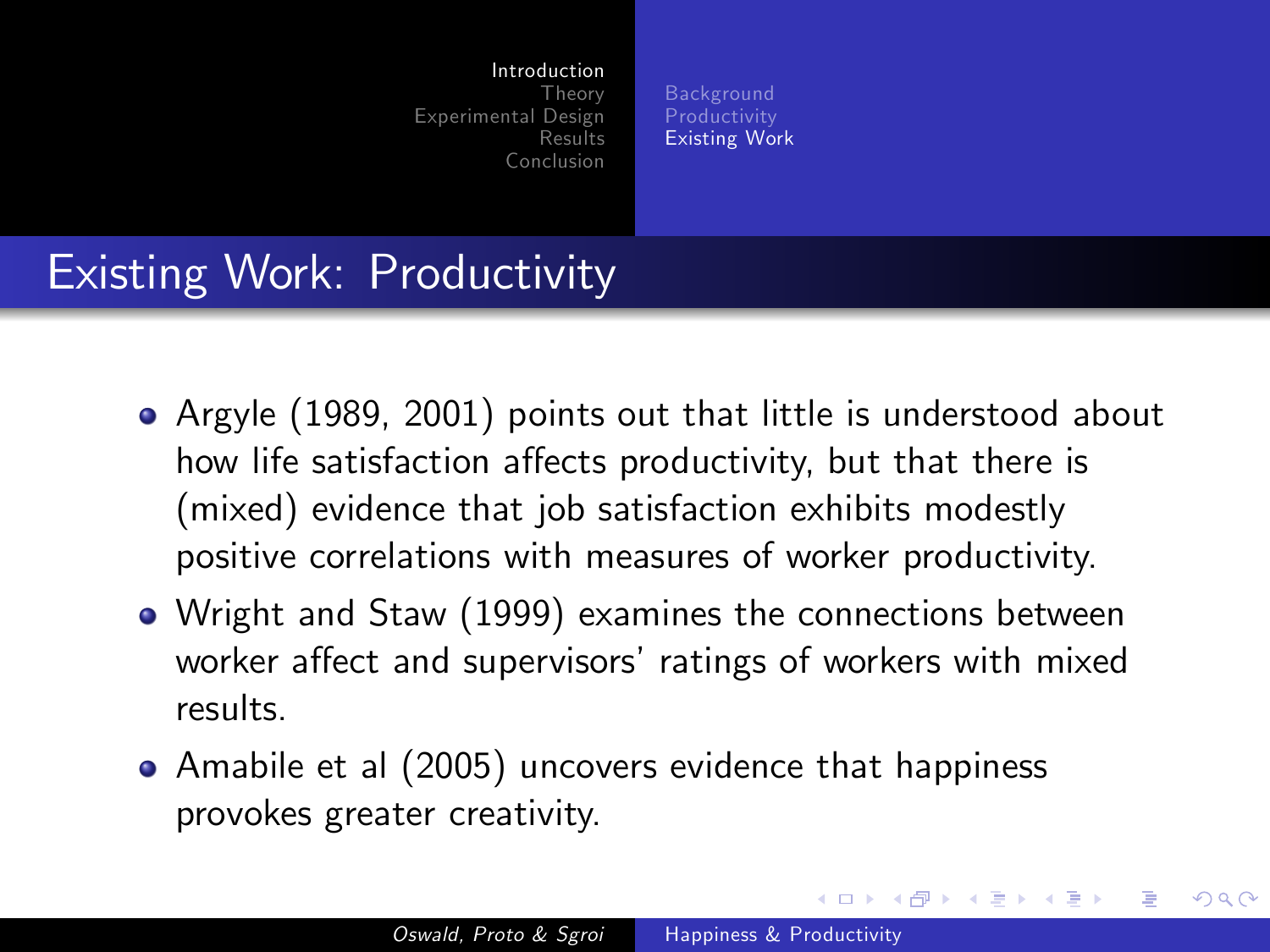<span id="page-5-0"></span>**[Background](#page-1-0)** [Productivity](#page-2-0) [Existing Work](#page-3-0)

#### Existing Work: Productivity (continued)

- Sanna et al (1996) suggests that those individuals in a negative mood put forth a high level of effort (which we refute in our study).
- Baker et al (1997), Boehm and Lyubomirsky (2008), Paterson et al (2004), Steele and Aronson (1995) and Tsai et al (2007) detect influences of emotion and affect upon performance.
- Gneezy and Rustichini (2000) examine the relationship between monetary compensation and performance: increasing the size of monetary compensation raises performance, but they also find that offering no monetary compensation may actually be better motivation than offer[in](#page-4-0)g [s](#page-6-0)[o](#page-4-0)[m](#page-5-0)[e.](#page-6-0)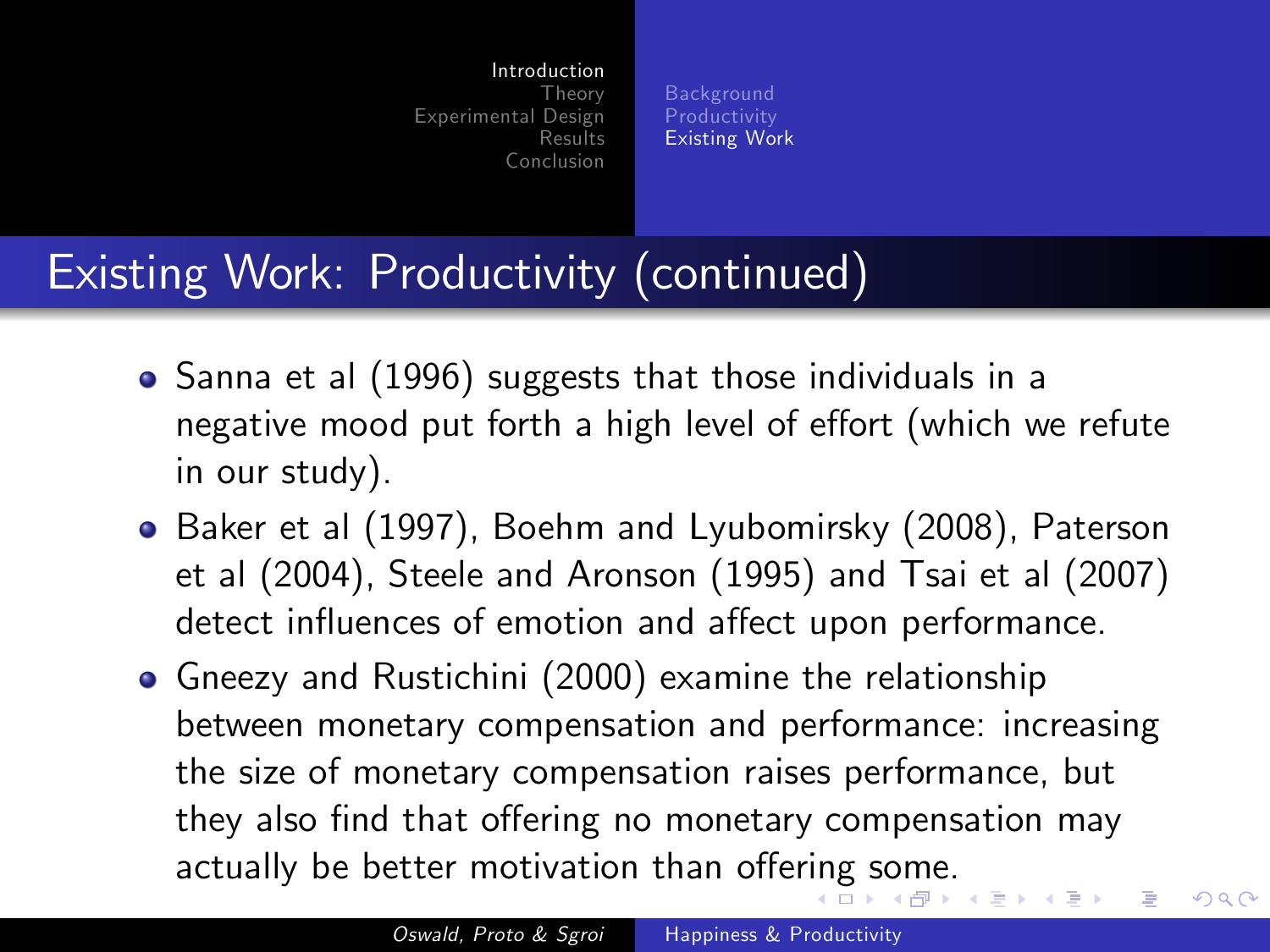[Notation](#page-6-0) [Functional Forms](#page-8-0) [A Concavity Case](#page-9-0) [The Bottom Line](#page-10-0)

# Notation

- Let the worker's randomly ability be z, with density function  $f(z)$ .
- $\bullet$  Denote  $p$  as a piece-rate level of pay.
- Let e be the energy the worker devotes to solving the tasks at work.
- $\bullet$  Let w be the energy the worker devotes to 'worrying'.
- $\bullet$  R denotes the worker's psychological resources.

<span id="page-6-0"></span>4 0 8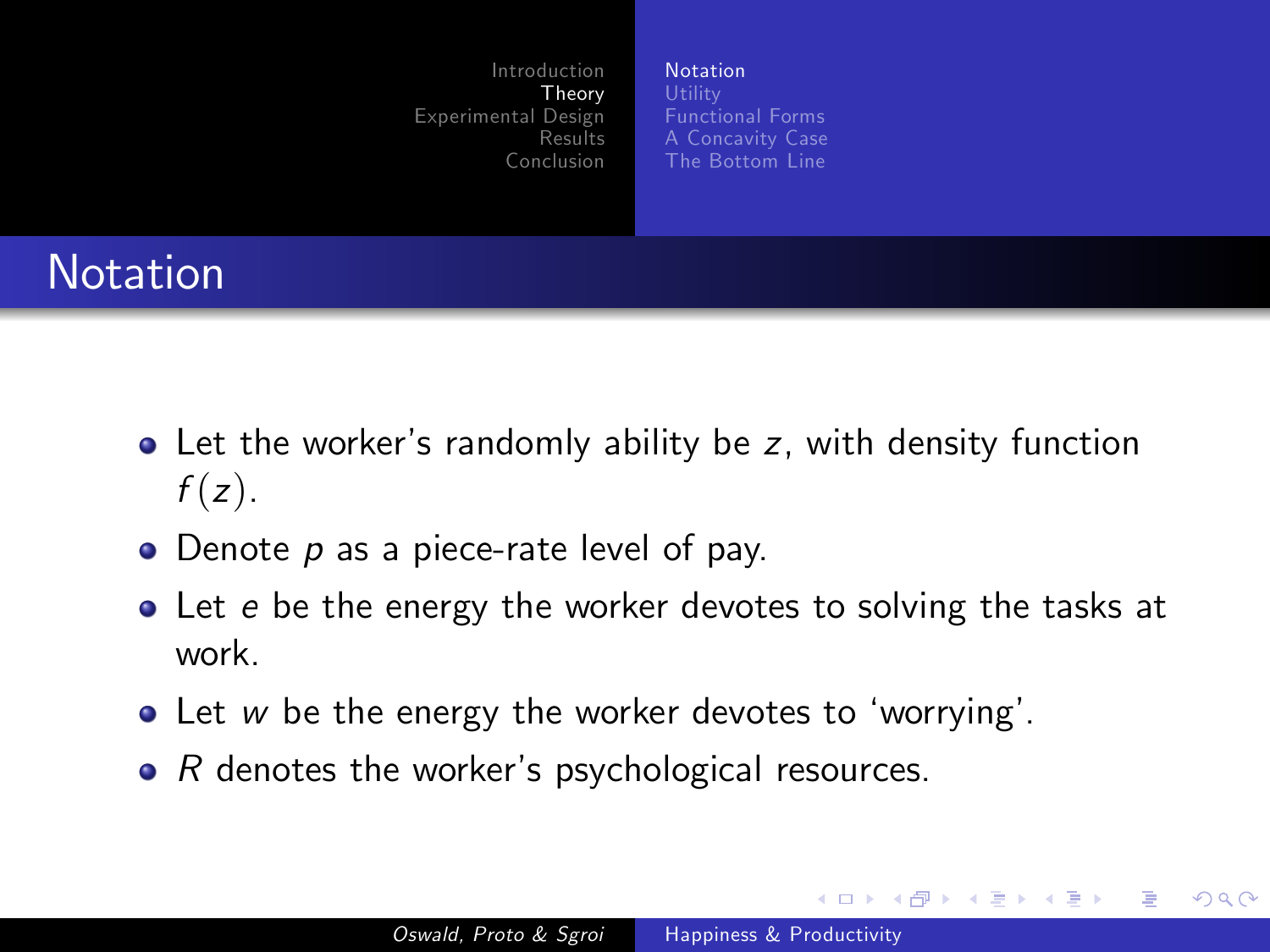**[Utility](#page-7-0)** [Functional Forms](#page-8-0) [A Concavity Case](#page-9-0) [The Bottom Line](#page-10-0)

# **Utility**

- Utility  $=$  utility from work  $+$  utility from worrying
- Maximize  $\int u\left( p, e, h, z\right) f\left( z\right) dz + v\left( w, h\right)$  s.t.  $R\geq e+ w$
- $\bullet$  So  $Eu_{\theta} v_{w} = 0$
- Differentiating this one more time shows the sign of  $\frac{de^*}{dh}$  is given by the sign of  $Eu_{eh} + v_{wh}$ .

<span id="page-7-0"></span>イロト イ伊 ト イヨ ト イヨ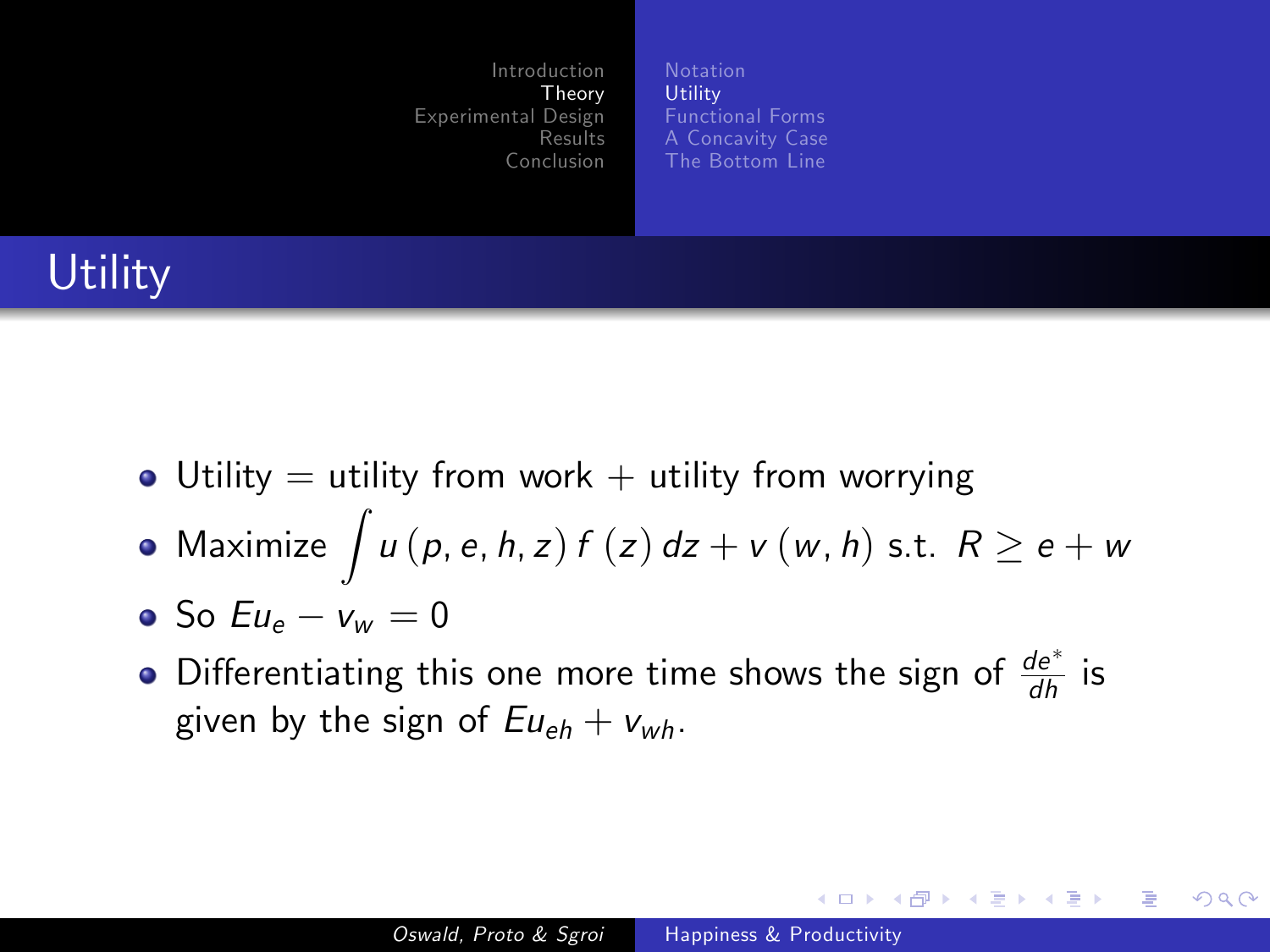[Functional Forms](#page-8-0) [A Concavity Case](#page-9-0) [The Bottom Line](#page-10-0)

#### Functional Forms

- To get some insight into the likely outcome, consider simple forms of these functions.
- Say the person maximizes  $u (pe) + v (1 e) + 2h$
- So, the optimal work effort,  $e^\ast$ , is independent of the happiness shock, h.

<span id="page-8-0"></span>**←ロ ▶ ← ← 冊 ▶**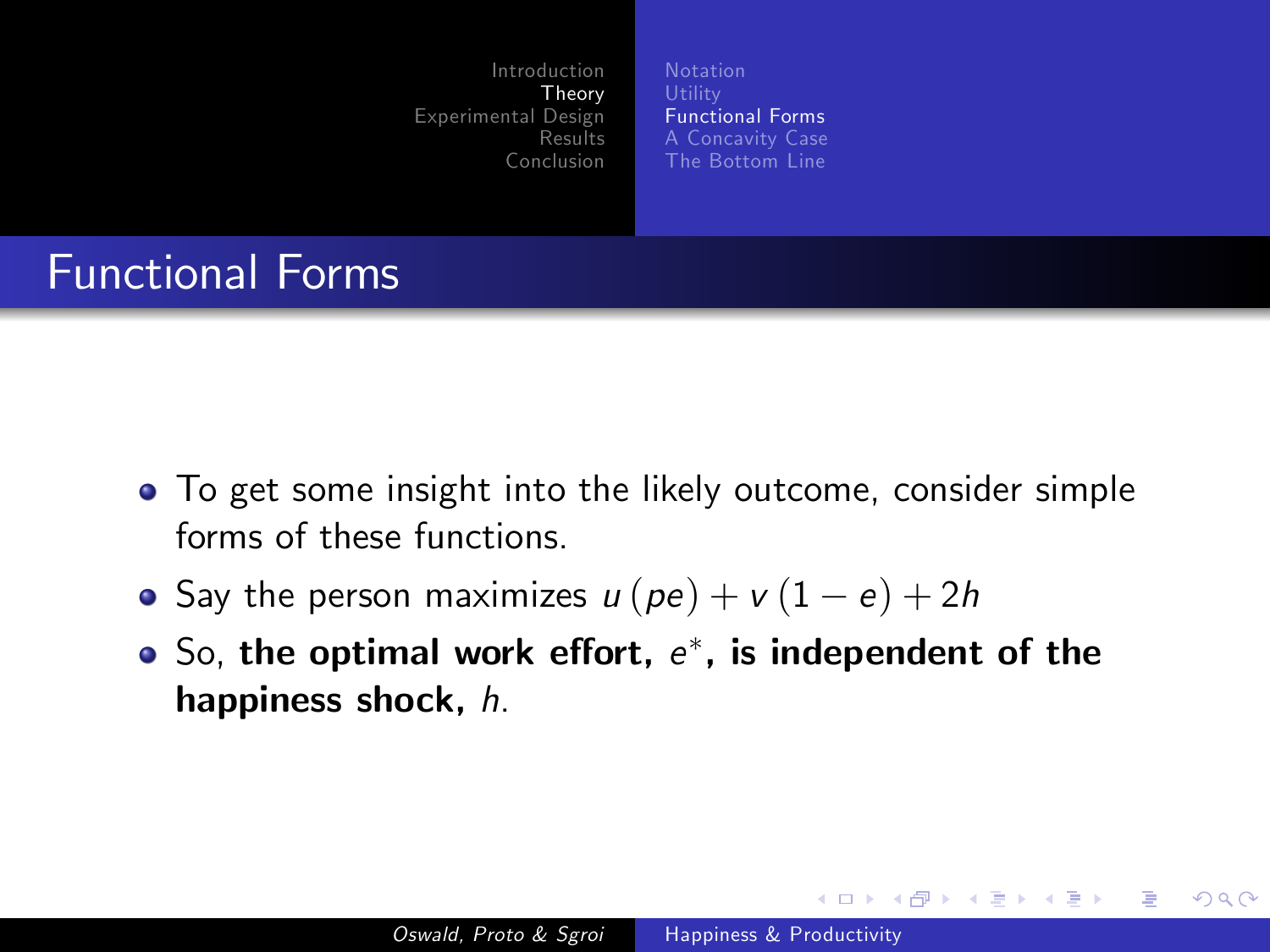<span id="page-9-0"></span>[Functional Forms](#page-8-0) [A Concavity Case](#page-9-0) [The Bottom Line](#page-10-0)

# Concavity Case

- Consider instead the maximand  $u (pe + h) + v (1 e + h)$ .
- Now at a turning point  $u^{'}(pe+h)p v^{'}(1-e+h) = 0$  and so the sign of  $\frac{de^*}{dh}$  takes the sign of  $u^{''}(pe+h) p - v^{''}(1-e+h).$
- After substitution, the sign of the comparative static response of work effort,  $e$ , w.r.t. the size of the happiness shock,  $h$ , is greater than or equal to zero as  $\frac{u''(.)}{u'(.)}$  $\frac{u''(.)}{u'(.)} - \frac{v''(.)}{v'(.)}$  $\frac{\partial v'(0)}{\partial u'(0)} \geq 0.$
- So, if the marginal utility of worry declines quickly enough as energy is transferred from working to worrying, then a positive happiness shock raises prod[uc](#page-8-0)[tiv](#page-10-0)[i](#page-8-0)[ty](#page-9-0)[,](#page-10-0)  $e^\ast$  $e^\ast$ [.](#page-9-0)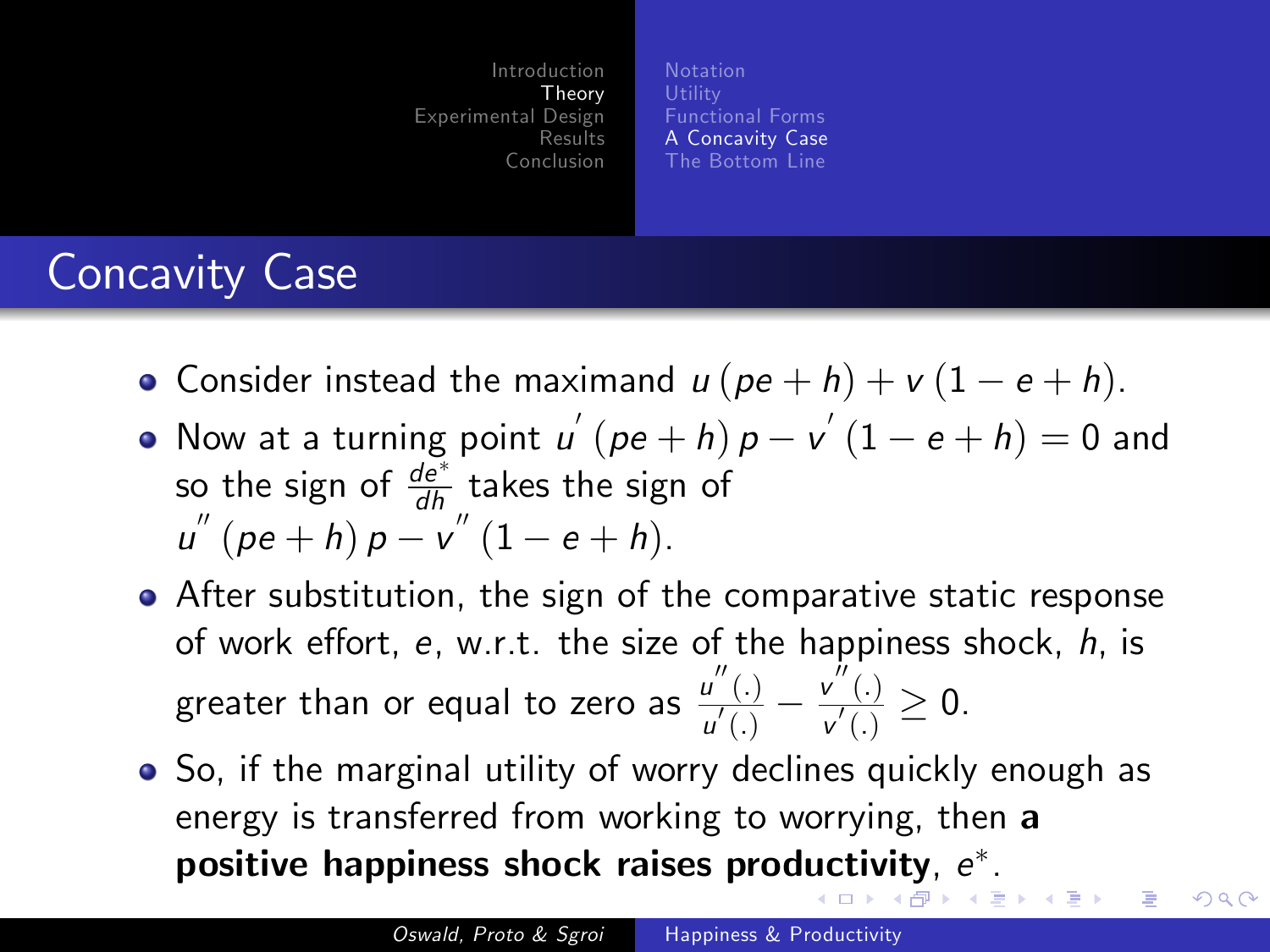[Functional Forms](#page-8-0) [A Concavity Case](#page-9-0) [The Bottom Line](#page-10-0)

## The Bottom Line

- Within utility theory, under quite general assumptions, a shock to happiness may or may not affect productivity: much depends upon parameter values and functional form.
- We then need to go to the data.
- But we need an exogenous shock to happiness and control over other key parameters.
- So we opt to generate our own data using a laboratory experiment.

<span id="page-10-0"></span>**←ロ ▶ ← ← 冊 ▶**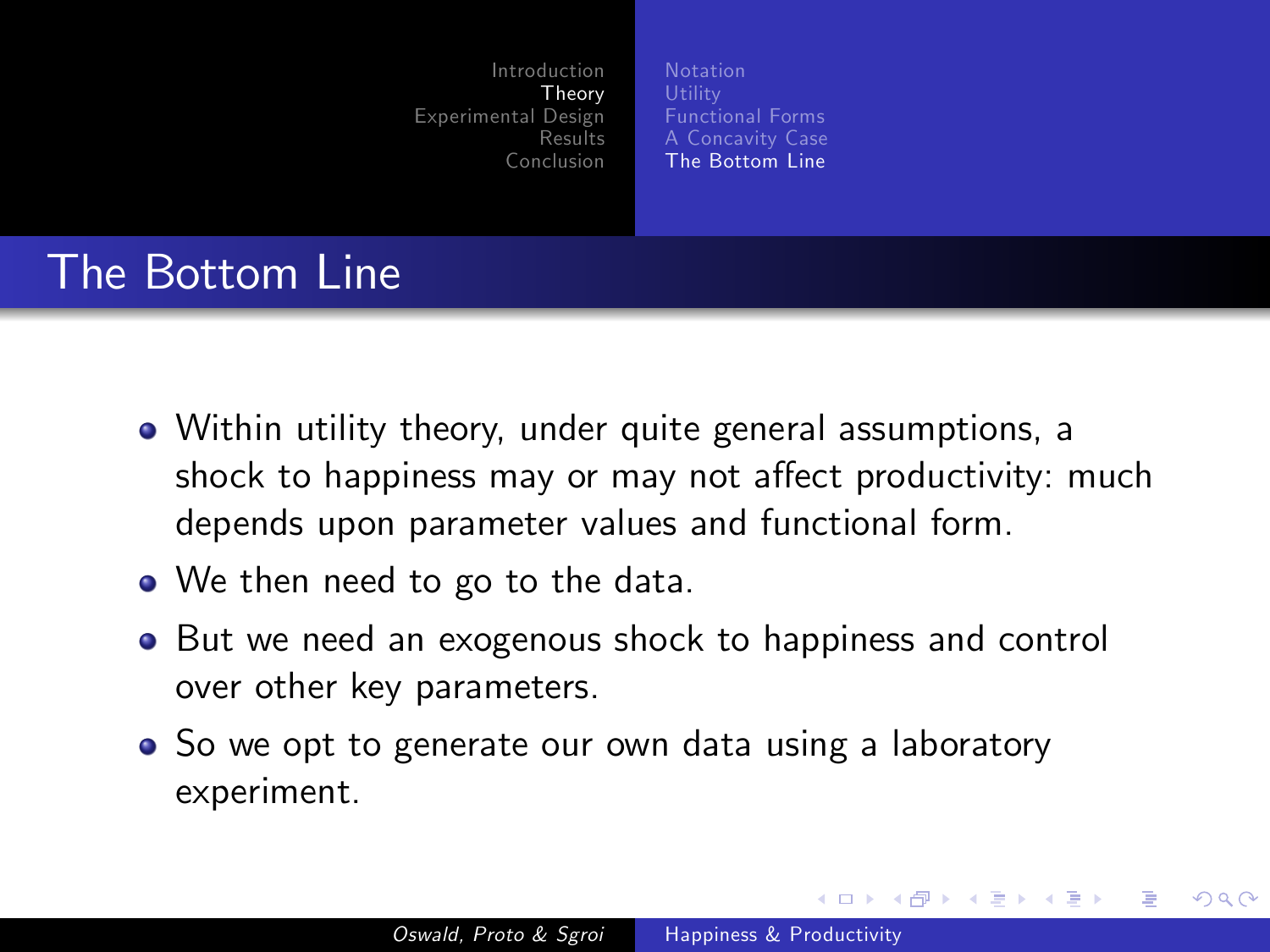<span id="page-11-0"></span>[Inducing Happiness](#page-11-0) [Measuring Productivity](#page-12-0) [Controlling for Ability](#page-13-0) [Control Treatments](#page-15-0) [Time-line](#page-18-0)

# Inducing Happiness

- The key difficulty is how to 'assign' emotions to people to produce a randomized trial.
- Mood-induction procedures: the best is supposedly audio-visual (Westermann et al, 1996).
- So we used a comedy clip (Bill Bailey) for our key treatment (treatment 1).
- Restricted our laboratory pool to subjects of an English background who had likely been exposed to similar humour before
- Questionnaires seemed to indicate that it did indeed raise happiness.  $\leftarrow$   $\leftarrow$   $\leftarrow$   $\leftarrow$   $\leftarrow$   $\leftarrow$   $\leftarrow$   $\leftarrow$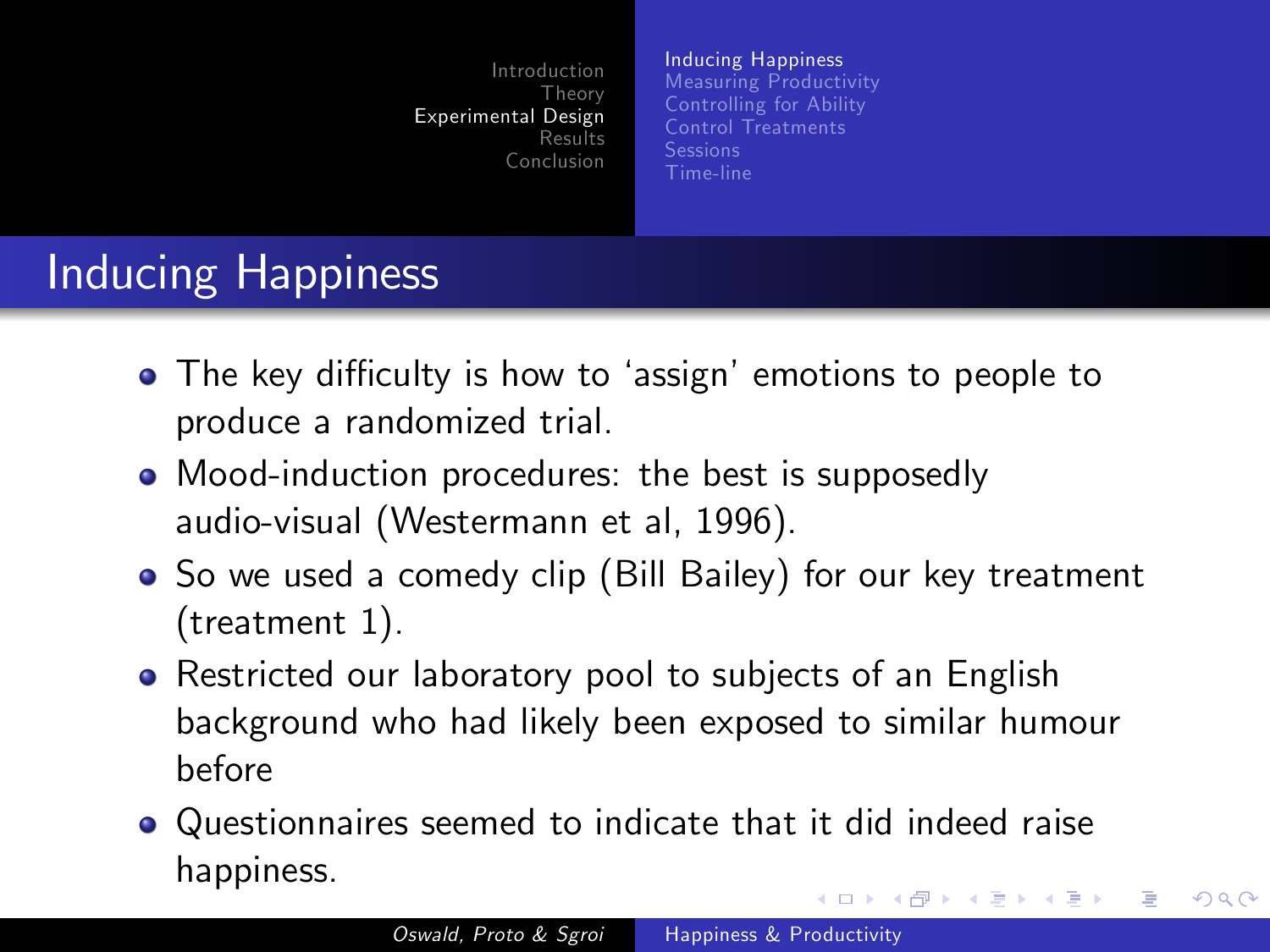[Inducing Happiness](#page-11-0) [Measuring Productivity](#page-12-0) [Controlling for Ability](#page-13-0) [Control Treatments](#page-15-0) [Time-line](#page-18-0)

# Measuring Productivity

Main productivity task previously used in Niederle and Vesterlund (2007), which entails asking subjects to add sequences of five 2-digit numbers under timed conditions. Example:

#### <span id="page-12-0"></span>31 56 14 44 87

- Comparatively simple but is taxing under pressure.
- It might be thought of as representing in a highly stylized way an iconic white-collar job: both intellectual ability and effort are rewarded. ∢ ロ ▶ ( 伊 ) ( ミ ) ( ミ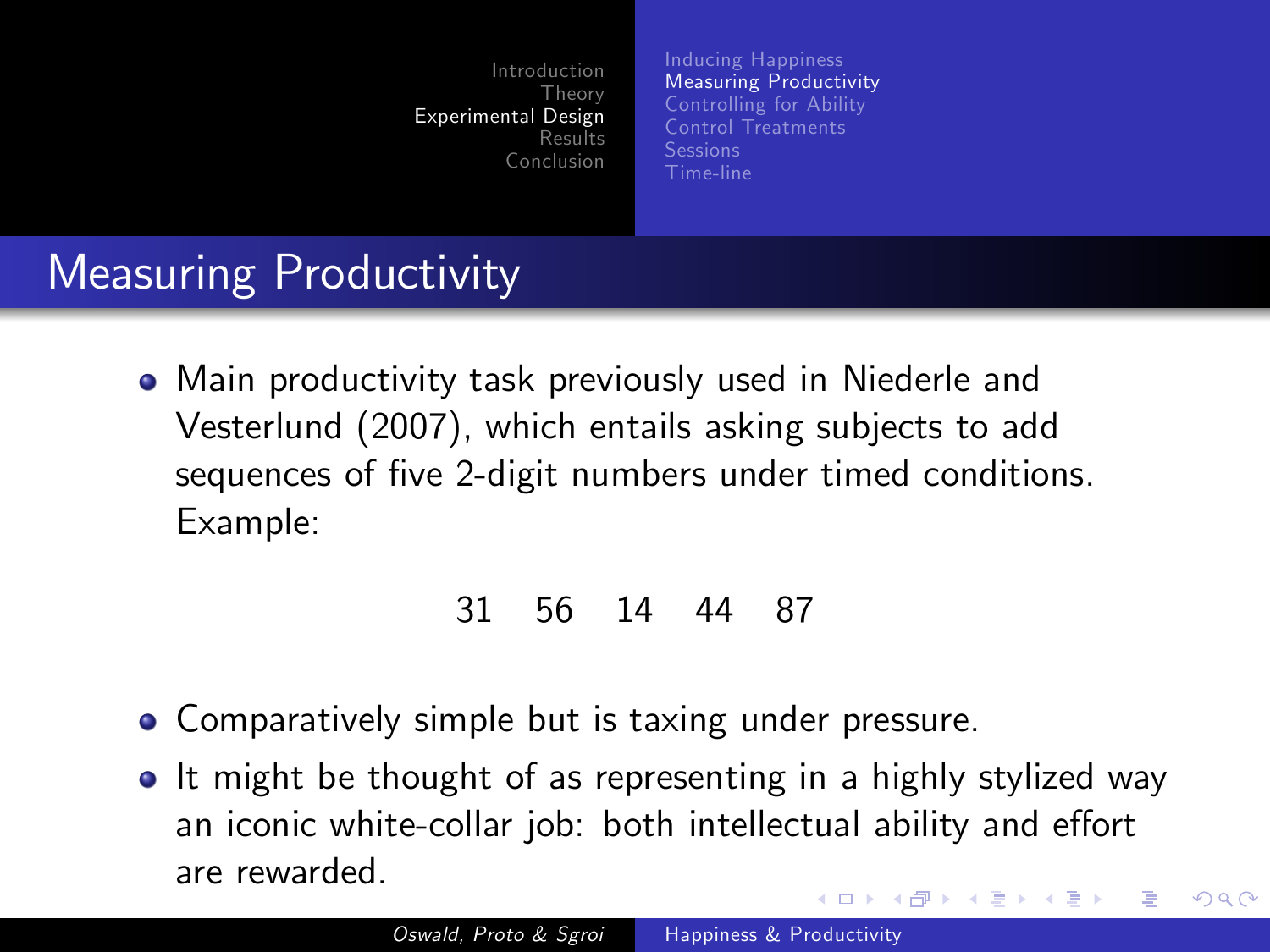[Inducing Happiness](#page-11-0) [Measuring Productivity](#page-12-0) [Controlling for Ability](#page-13-0) [Control Treatments](#page-15-0) [Time-line](#page-18-0)

# Controlling for Ability

- Notice that the number of attempts might proxy for effort, while the accuracy of answers might proxy for ability.
- We also require our subjects to undertake GMAT math-style questions:
- **•** For example:

1. Harriet wants to put up fencing around three sides of her rectangular yard and leave a side of 20 feet unfenced. If the yard has an area of 680 square feet, how many feet of fencing does she need?

$$
(a) 34; (b) 40; (c) 68; (d) 88; (e) 102
$$

<span id="page-13-0"></span>**←ロ ▶ ← ← 冊 ▶**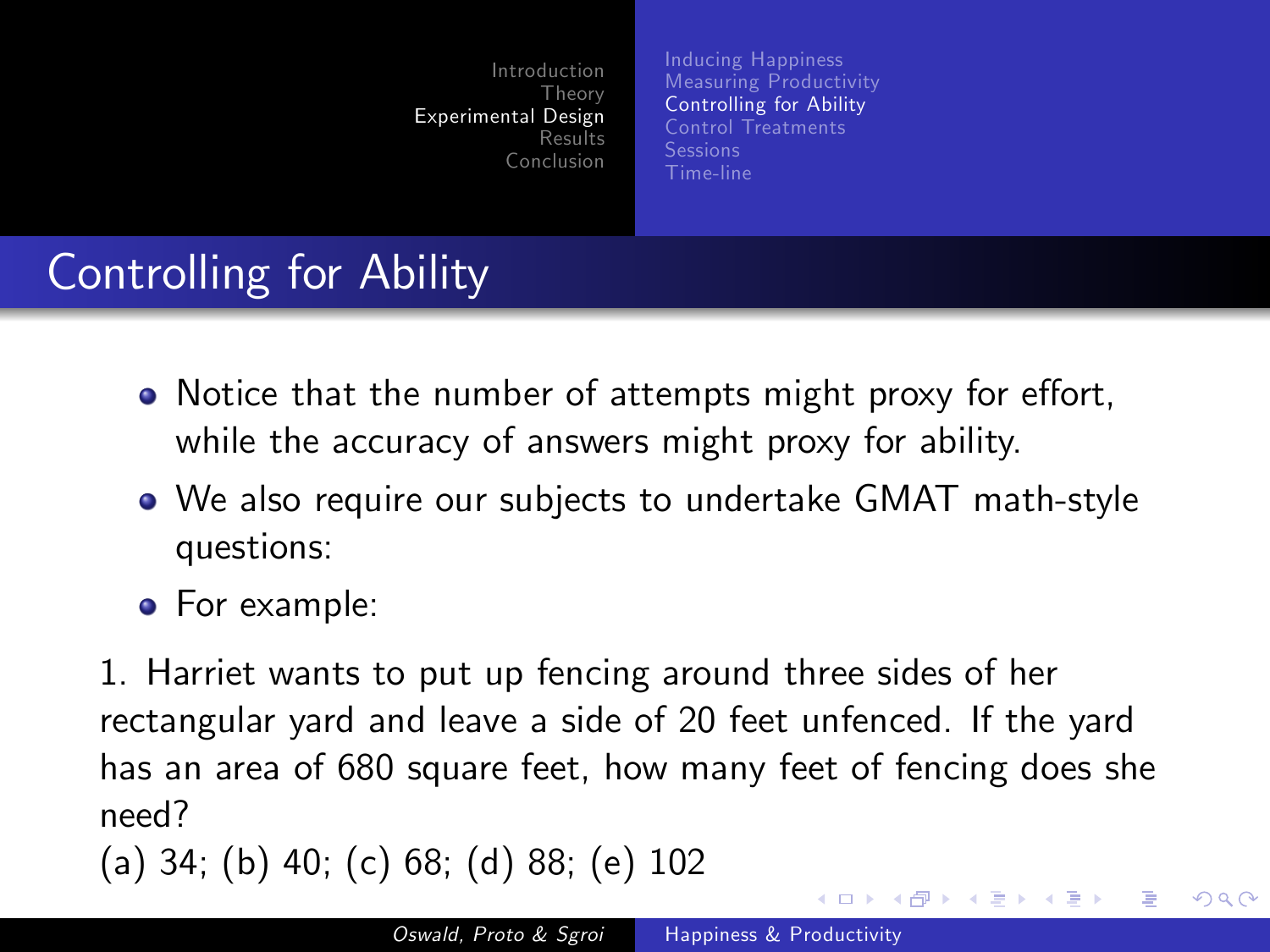[Inducing Happiness](#page-11-0) [Measuring Productivity](#page-12-0) [Controlling for Ability](#page-13-0) [Control Treatments](#page-15-0) [Time-line](#page-18-0)

# Controlling for Ability

- GMAT math-style questions also used in Gneezy and Rustichini (2000).
- We supplement this with information in a final questionnaire to allow us to construct a measure of subjects' prior exposure to mathematics.
- The aim was to allow us to control for heterogeneous ability levels, while remaining open for happiness to affect ability too.

**∢ロト ∢母 ト ∢ ヨ ト**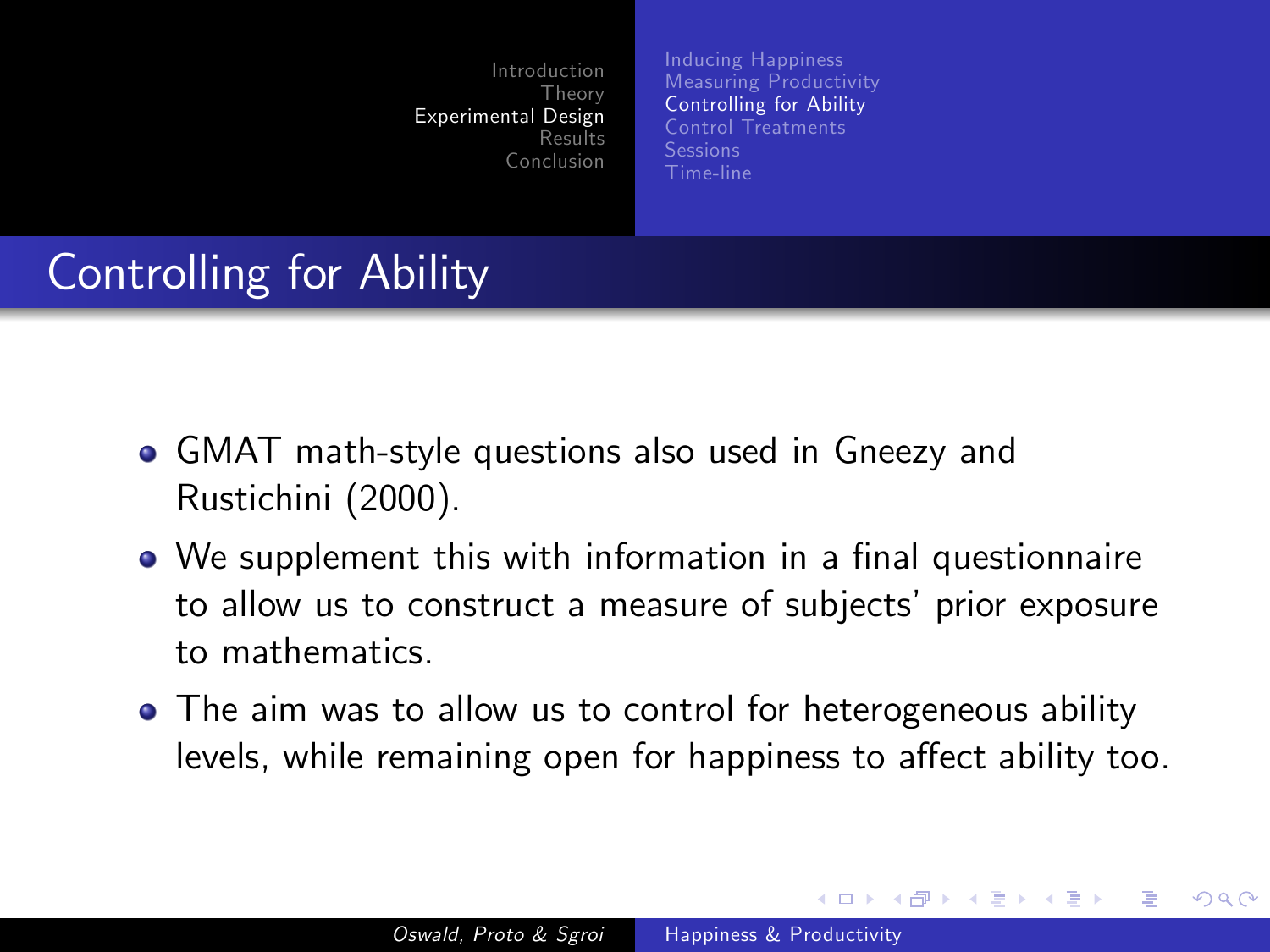[Inducing Happiness](#page-11-0) [Measuring Productivity](#page-12-0) [Controlling for Ability](#page-13-0) [Control Treatments](#page-15-0) [Time-line](#page-18-0)

#### Control Treatment: Mood

- The main control treatment identical but for the lack of a clip (treatment 0)
- Second control treatment in which we used a "placebo" clip designed to be neutral with regard to mood, but to take up the same amount of time as the comedy clip.

<span id="page-15-0"></span>**← ロ ▶ → イ 冊**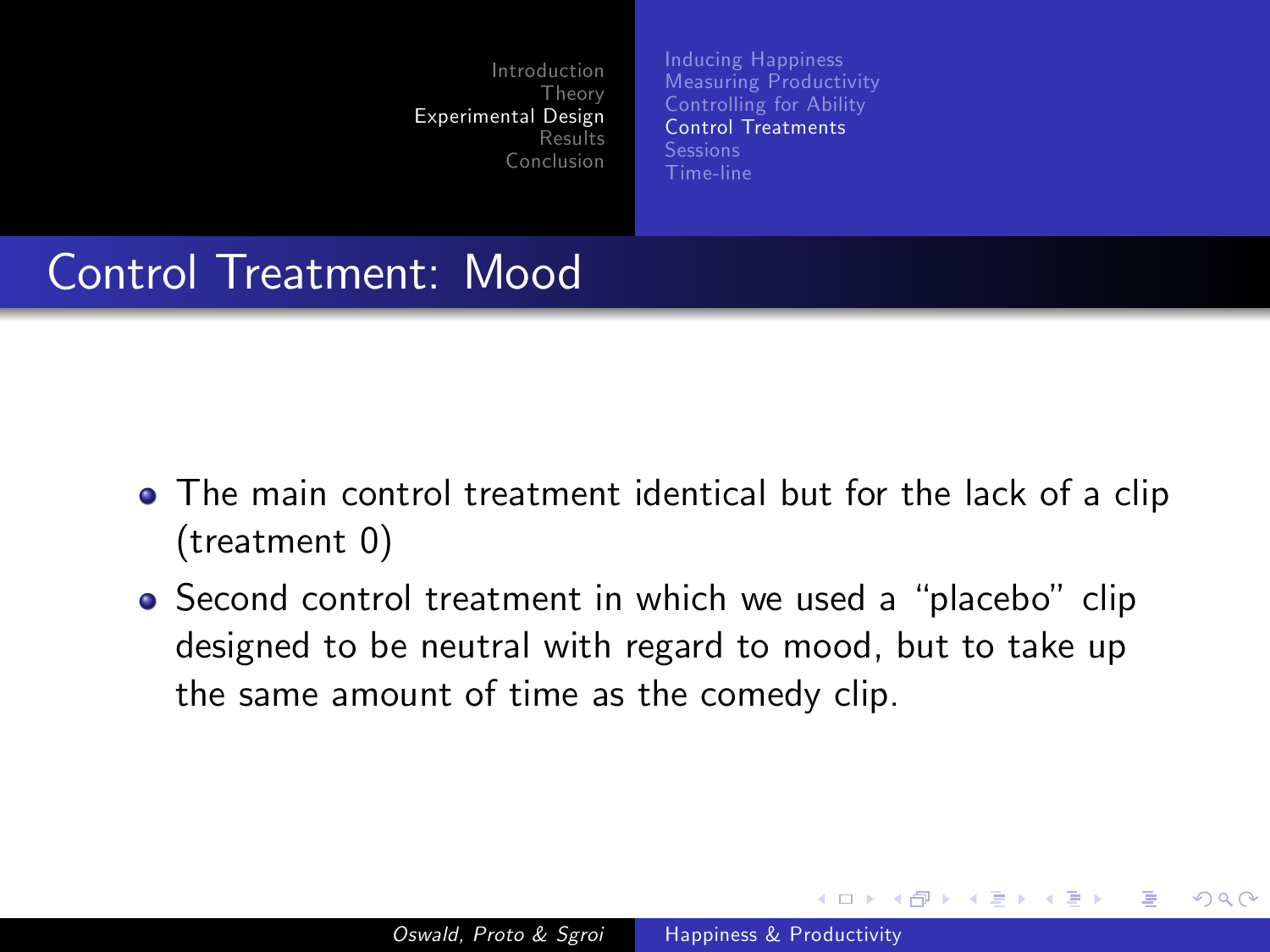[Inducing Happiness](#page-11-0) [Measuring Productivity](#page-12-0) [Controlling for Ability](#page-13-0) [Control Treatments](#page-15-0) [Time-line](#page-18-0)

#### Control Treatment: Payment

- Standard treatment stressed that a better performance in experiment produced a better payment.
- This was left open in the form of a "performance-related bonus".
- We also ran a control treatment in which we specified the payment reward exactly  $(£0.25$  per correct addition, £0.50 per correct GMAT).

**K ロ ▶ K 何 ▶**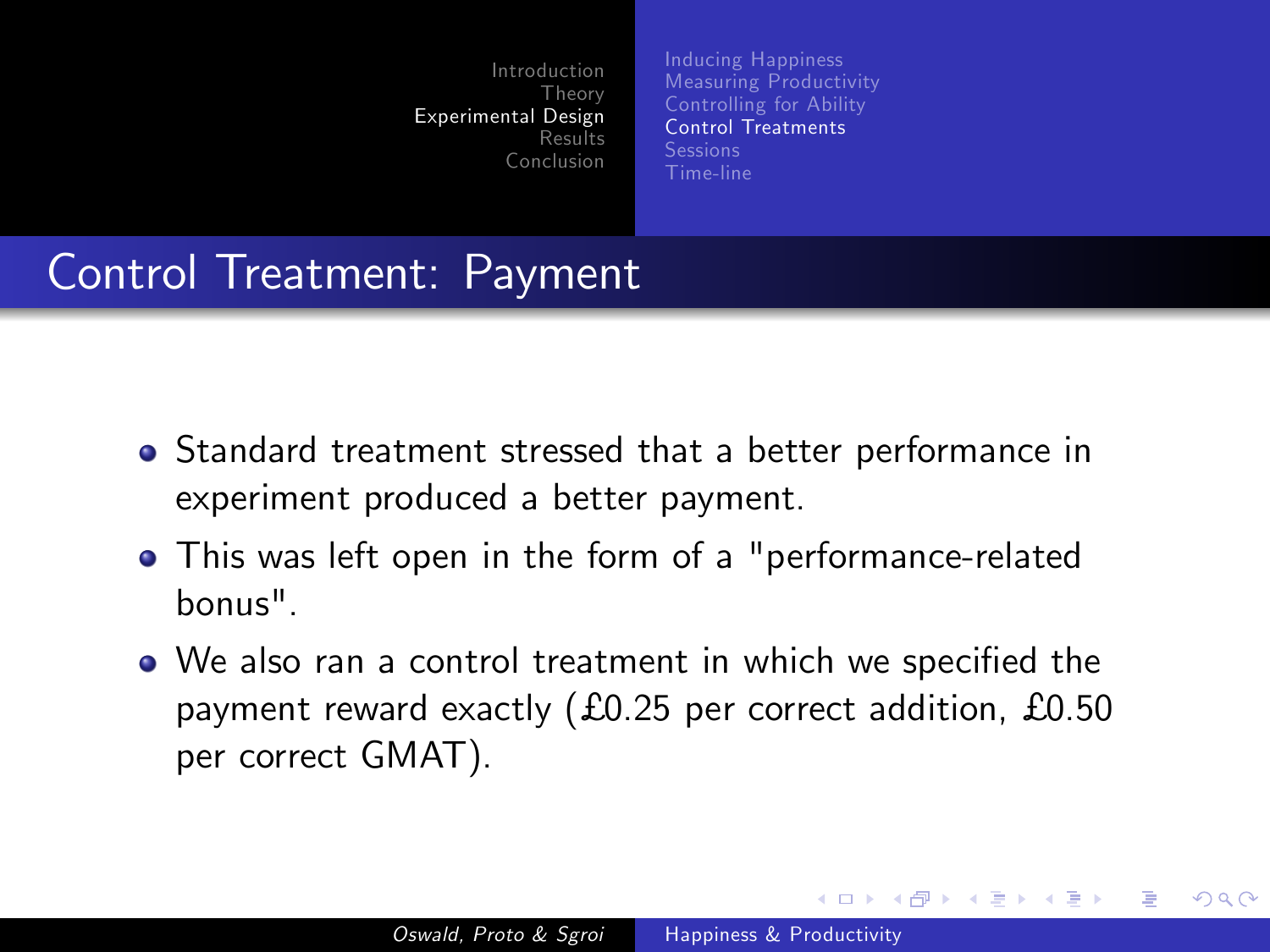[Inducing Happiness](#page-11-0) [Measuring Productivity](#page-12-0) [Controlling for Ability](#page-13-0) [Control Treatments](#page-15-0) [Sessions](#page-17-0) [Time-line](#page-18-0)

#### **Sessions**

Day 1: session 1 (treatment 0 only), session 2 (treatment 1 only). Day 2: session 1 (treatment 0 only), session 2 (treatment 1 only). Day 3: session 1 (treatment 1 only), session 2 (treatment 0 only). Day 4: session 1 (treatment 1 only), session 2 (treatment 0 only). Day 5: session 1 (treatment 1 and explicit payment ), session 2 (treatment 0 and placebo clip) Day 6: session 1 (treatment 0 and explicit payment), session 2 (treatment 1 and explicit payment)

<span id="page-17-0"></span>∢ロト ∢母ト ∢きト ∢きト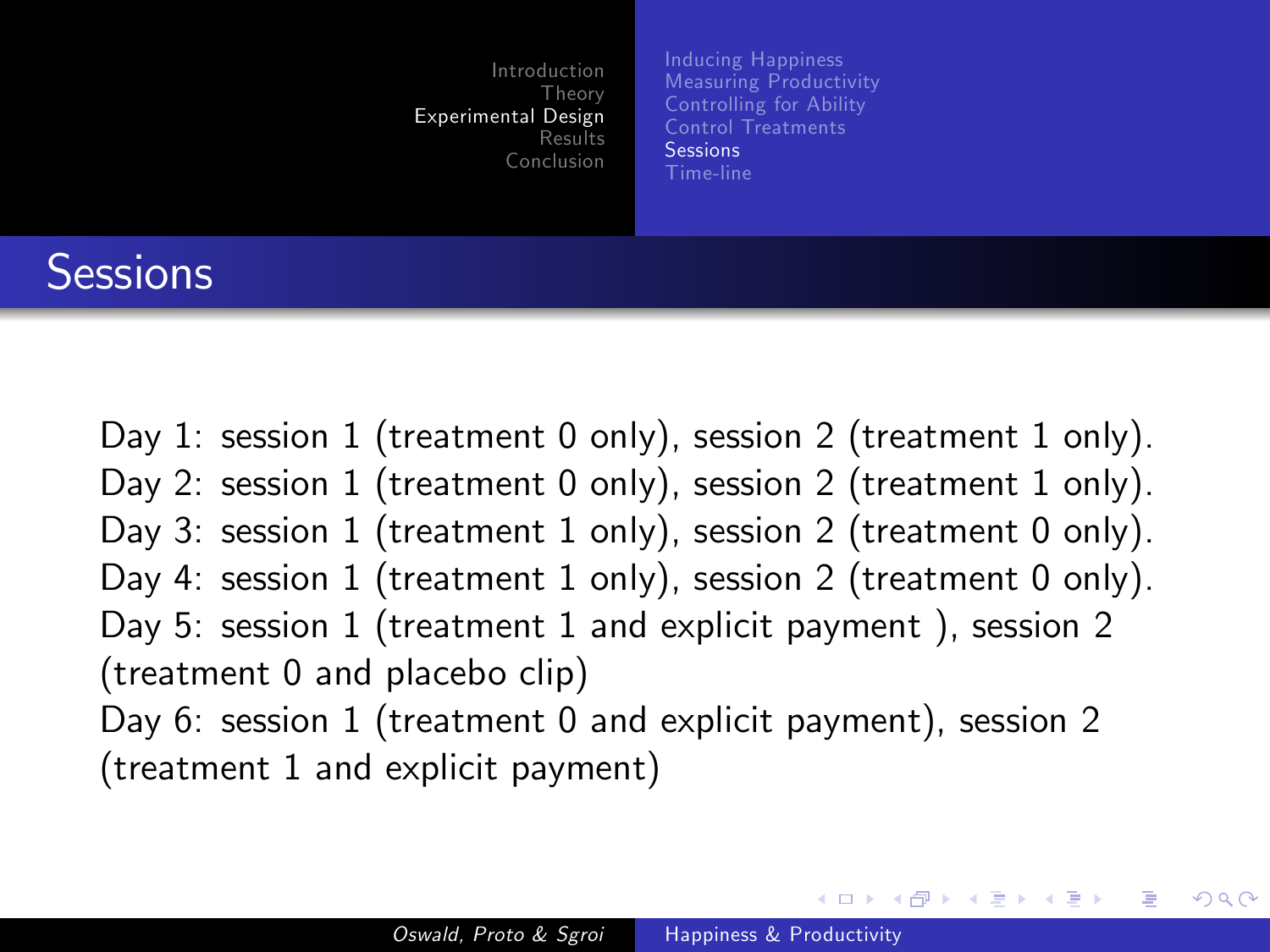[Inducing Happiness](#page-11-0) [Measuring Productivity](#page-12-0) [Controlling for Ability](#page-13-0) [Control Treatments](#page-15-0) [Time-line](#page-18-0)

# Time-line

- Subjects enter and are given basic instructions on experimental etiquette.
- Subjects in clip treatment are exposed to a comedy clip for 10 minutes, otherwise not.
- Subjects are given additional instructions, including a statement that their final payment relates to the number of correct answers, and instructed against the use of calculators or similar.

<span id="page-18-0"></span>**←ロ ▶ ← ← 冊 ▶**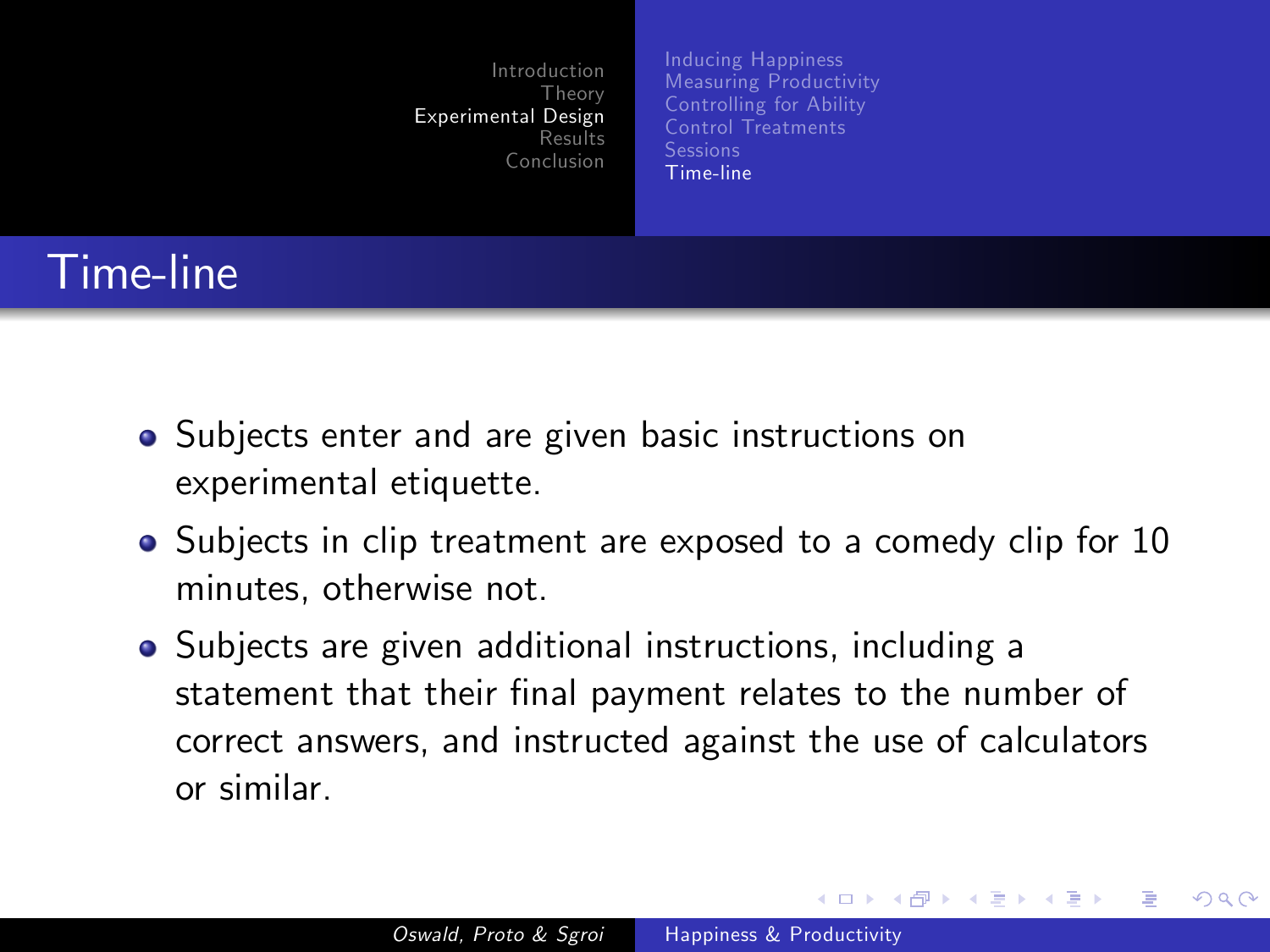[Inducing Happiness](#page-11-0) [Measuring Productivity](#page-12-0) [Controlling for Ability](#page-13-0) [Control Treatments](#page-15-0) [Time-line](#page-18-0)

## Time-line (continued)

- Subjects move to their networked consoles and undertake the numerical additions for 10 minutes.
- Results are saved and a new task is initiated, with subjects undertaking the GMAT MATH-style test for 5 minutes.
- Results are again saved, and subjects then complete the final questionnaire.
- After the questionnaire has been completed, subjects receive payment as calculated by the central computer.

**←ロ ▶ ← ← 冊 ▶**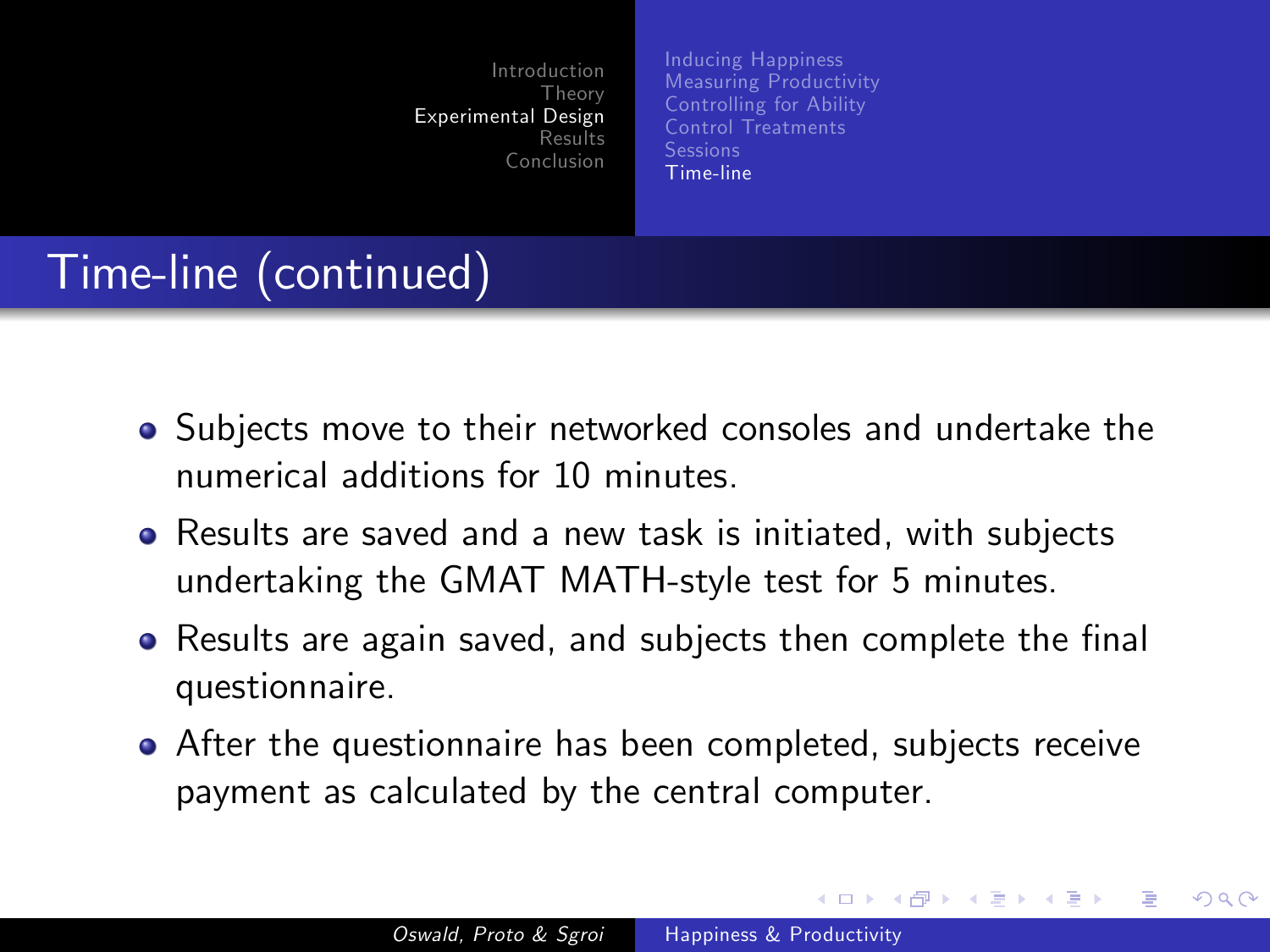#### [Numbers](#page-20-0)

**[Happiness](#page-22-0)** [Number of Correct Additions](#page-24-0) [Description of Variables](#page-28-0) [What Determines Productivity?](#page-29-0) [Further Results](#page-32-0)

**K ロ ▶ K 何 ▶** 

<span id="page-20-0"></span>つくい

# Numbers

- A group of 276 subjects drawn from the University of Warwick participated in the experiment.
- Of these, 182 took part in the main experiment, while the others participated in the control sessions of day 5 and 6 .
- Each took part in only one session.
- $\bullet$  The subject pool here was made up of 58% males and 42% females.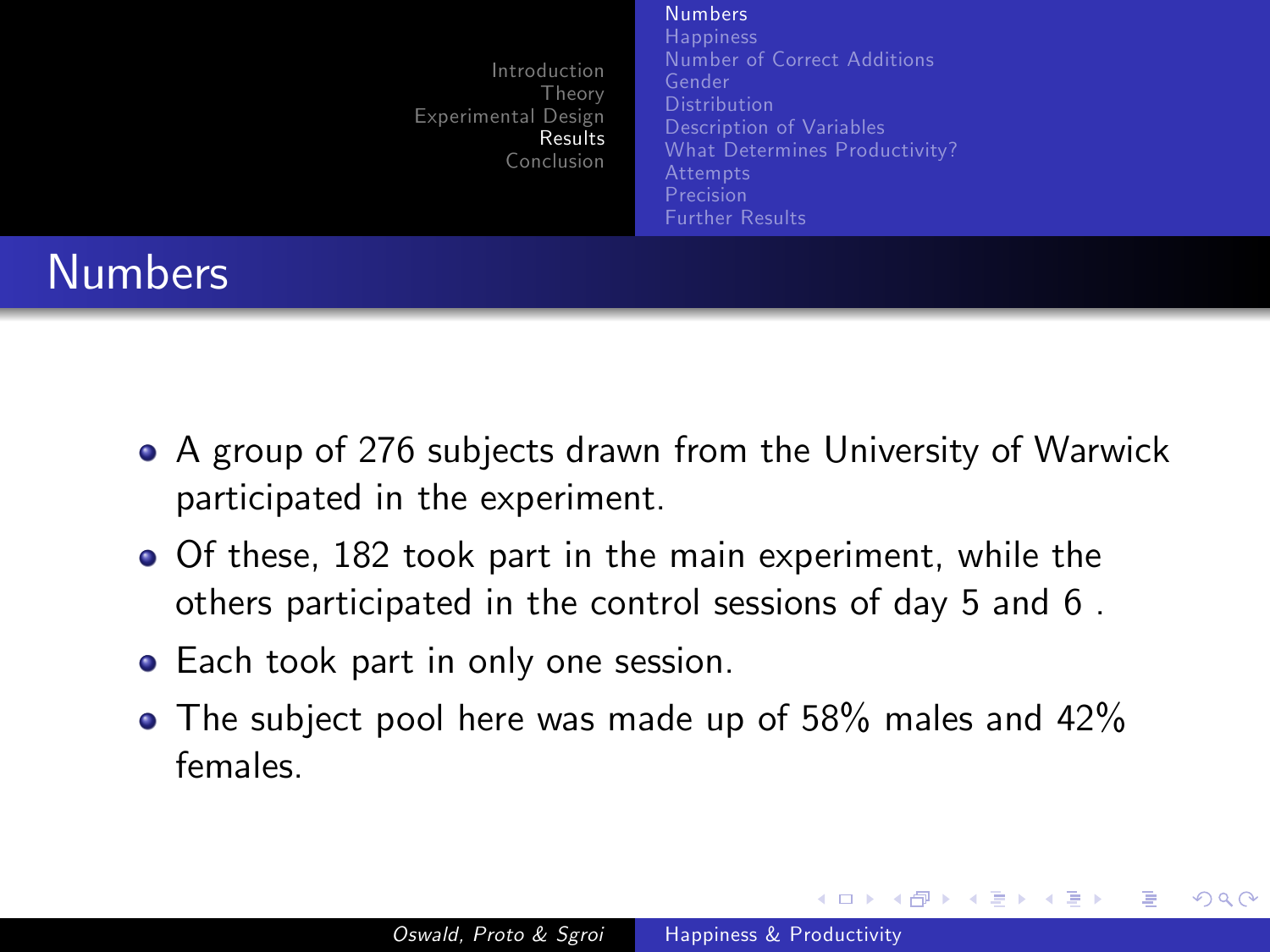#### **[Numbers](#page-20-0)**

[Number of Correct Additions](#page-24-0) [What Determines Productivity?](#page-29-0) [Precision](#page-31-0) [Further Results](#page-32-0)

## Numbers

| <b>Main Sessions</b>  | Day           | Treated | Untreated |
|-----------------------|---------------|---------|-----------|
|                       |               | 24      | 24        |
|                       | $\mathcal{D}$ | 23      | 20        |
|                       | 3             | 23      | 24        |
|                       |               | 24      | 25        |
| <b>Extra Sessions</b> | 5             | 25      | 25        |
|                       | 6             | 23      | 21        |

メロトメ 伊 トメ ミトメ ミト 目  $299$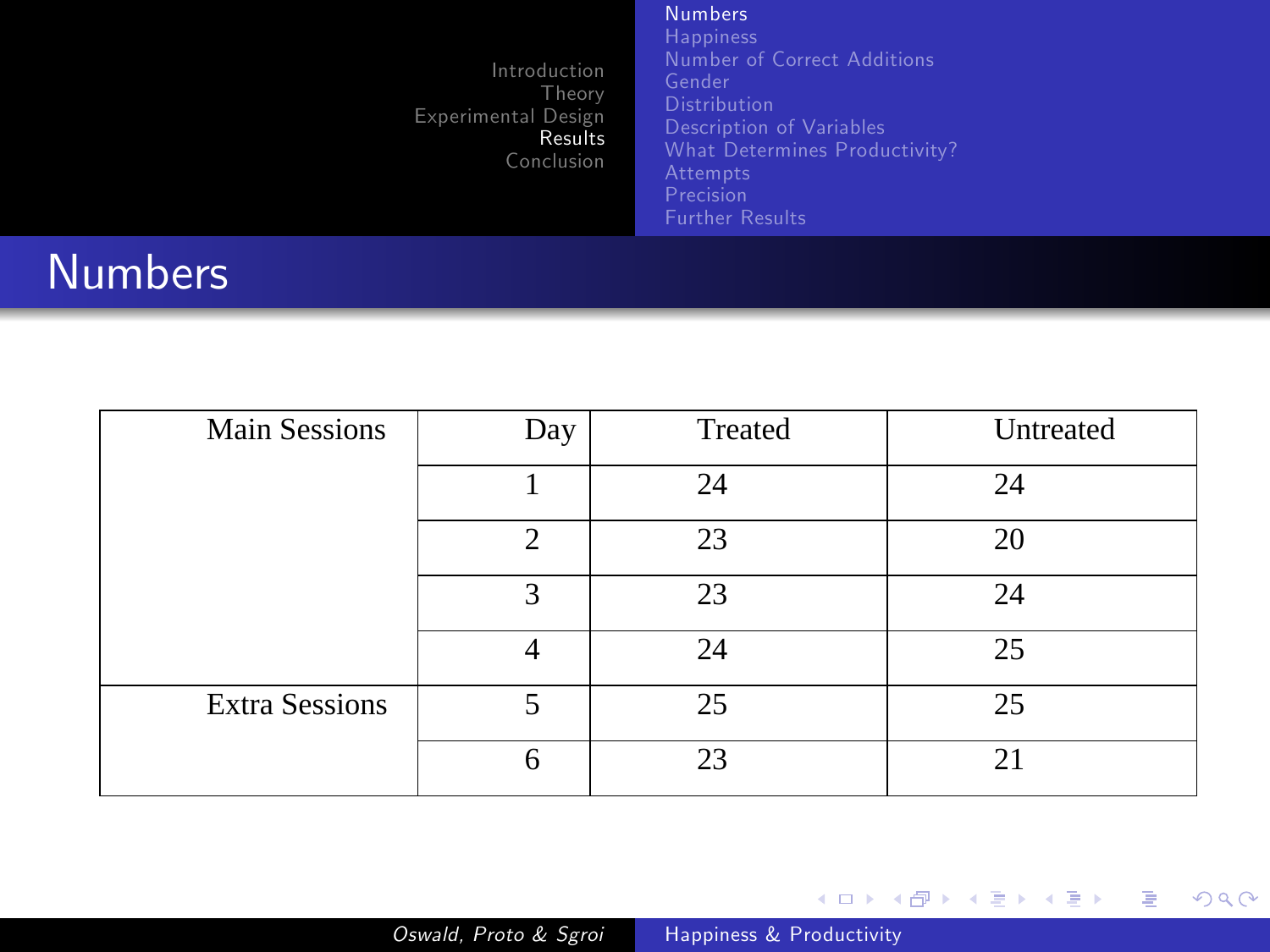[Happiness](#page-22-0) [Number of Correct Additions](#page-24-0) [Description of Variables](#page-28-0) [What Determines Productivity?](#page-29-0) [Precision](#page-31-0) [Further Results](#page-32-0)

<span id="page-22-0"></span> $299$ 

#### Reported Happiness



Oswald, Proto & Sgroi [Happiness & Productivity](#page-0-0)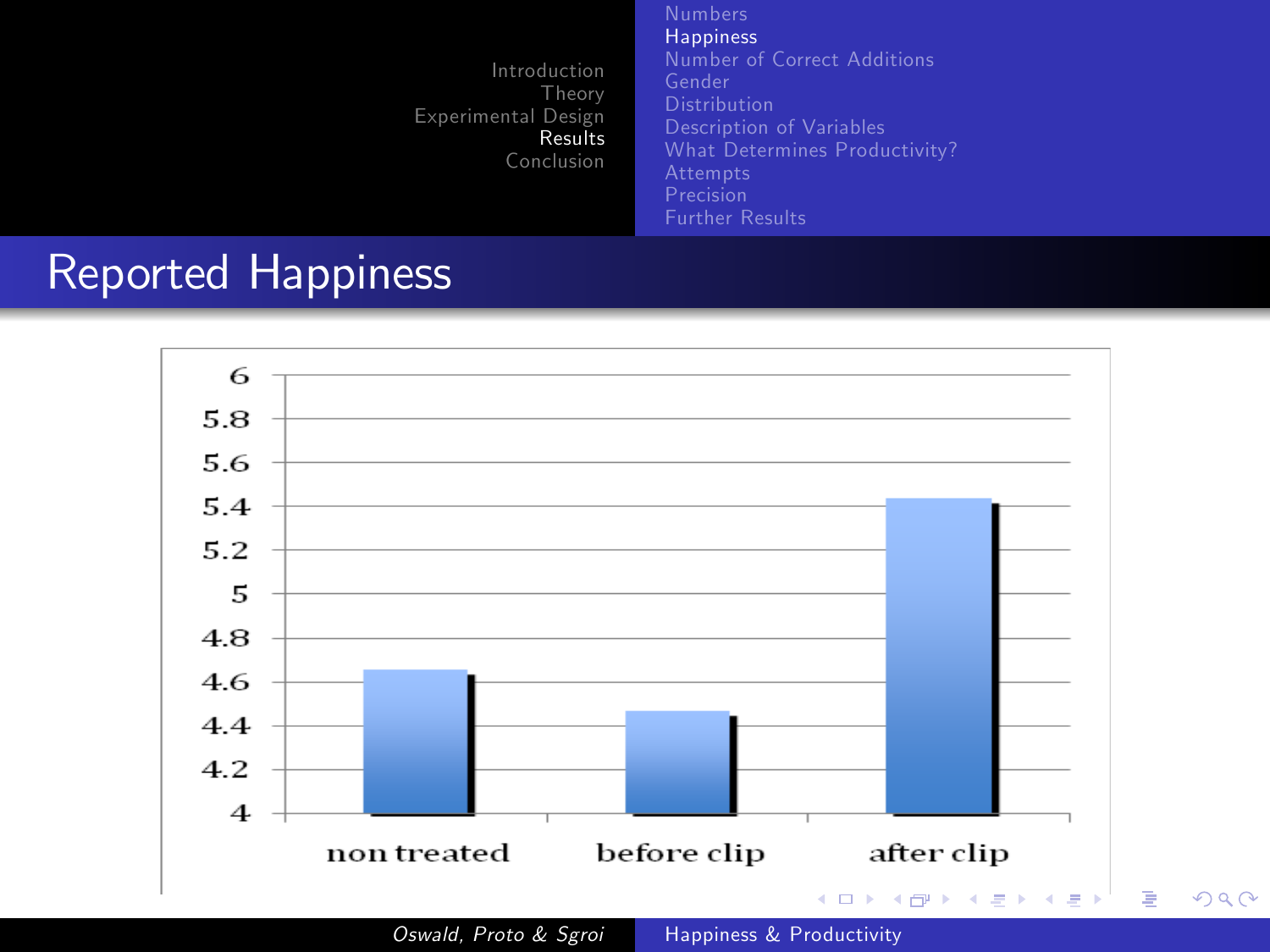[Numbers](#page-20-0) **[Happiness](#page-22-0)** [Number of Correct Additions](#page-24-0) [Description of Variables](#page-28-0) [What Determines Productivity?](#page-29-0) [Further Results](#page-32-0)

つくい

## Reported Happiness

- Clip successful in increasing the happiness levels of subjects: average reported rise of almost one point (0.98) on the scale of 1 to 7.
- Comparing the ex-post happiness of the treated subjects with that of the non-treated subjects, the average of the former is higher by 0.85 points - using a two-sided t-test, this difference is statistically significant (at the  $1\%$  level).
- Note that the level of happiness before the clip for the treated group is not statistically significantly different (the difference is just 0.13) from the happiness of the untreated group (even at the 20% level). メロメ メ母メ メミメ メミメ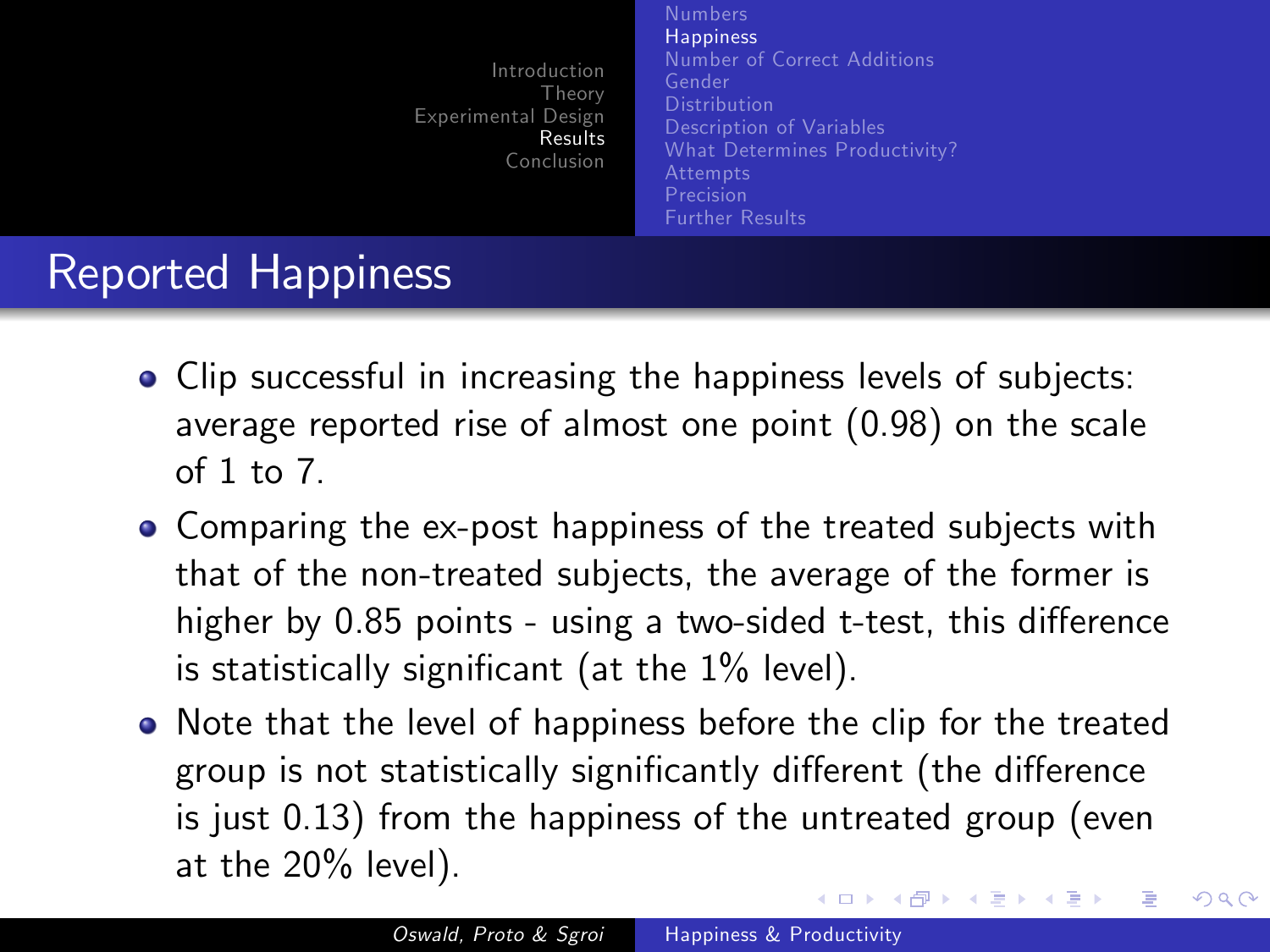[Number of Correct Additions](#page-24-0) [Description of Variables](#page-28-0) [What Determines Productivity?](#page-29-0) [Precision](#page-31-0) [Further Results](#page-32-0)

#### Number of Correct Additions



<span id="page-24-0"></span>Figure 1999 and the control of Oswald, Proto & Sgroi [Happiness & Productivity](#page-0-0)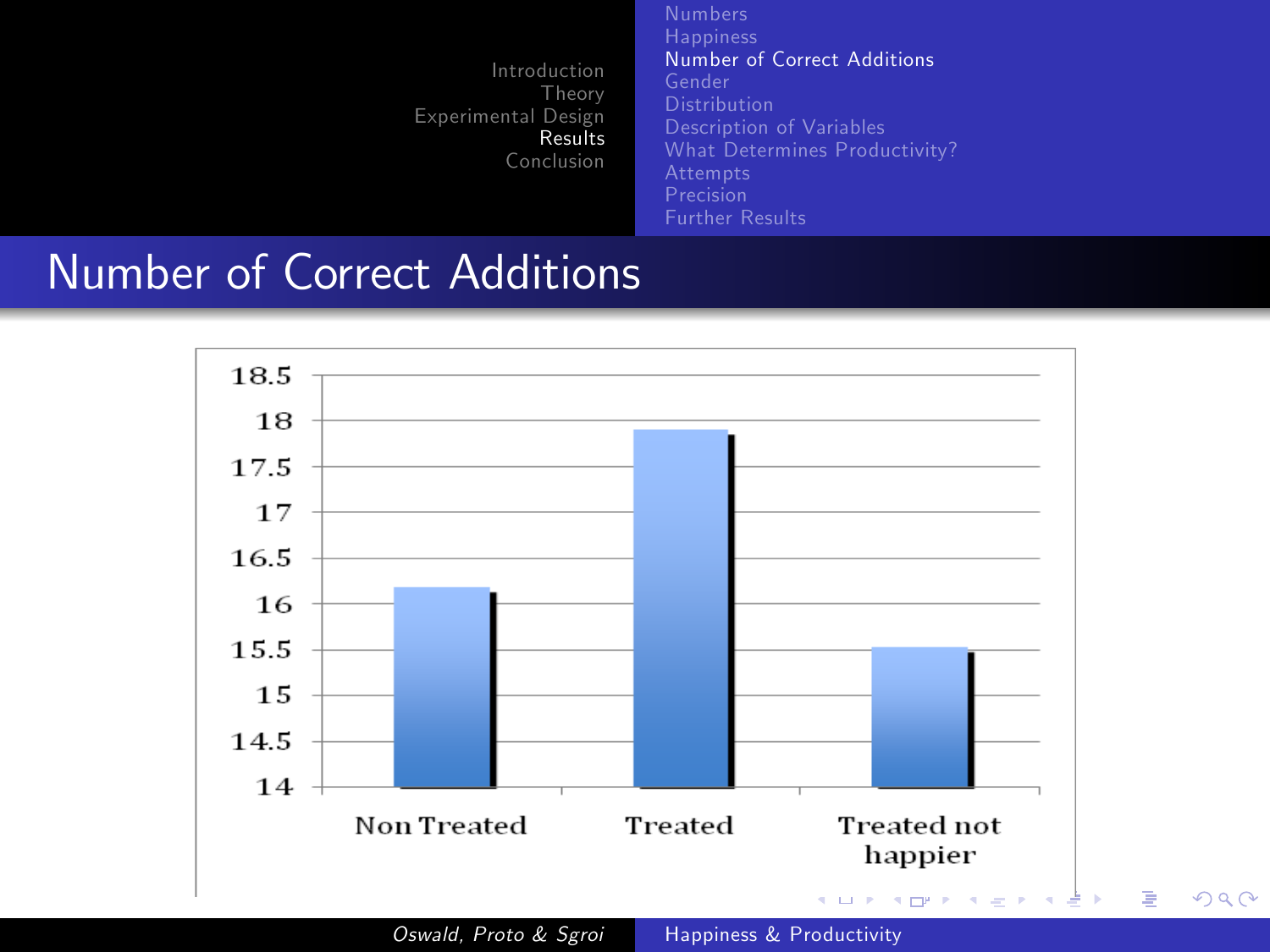[Number of Correct Additions](#page-24-0) [Description of Variables](#page-28-0) [What Determines Productivity?](#page-29-0) [Further Results](#page-32-0)

**◆ ロ ▶ → 何** 

つくい

#### Number of Correct Additions

- The treated group's mean performance is higher by 1.71 additions than the average performance of the untreated group.
- This productivity difference is approximately ten percent.
- $\bullet$  It is statistically significantly different from zero (at the 5% level).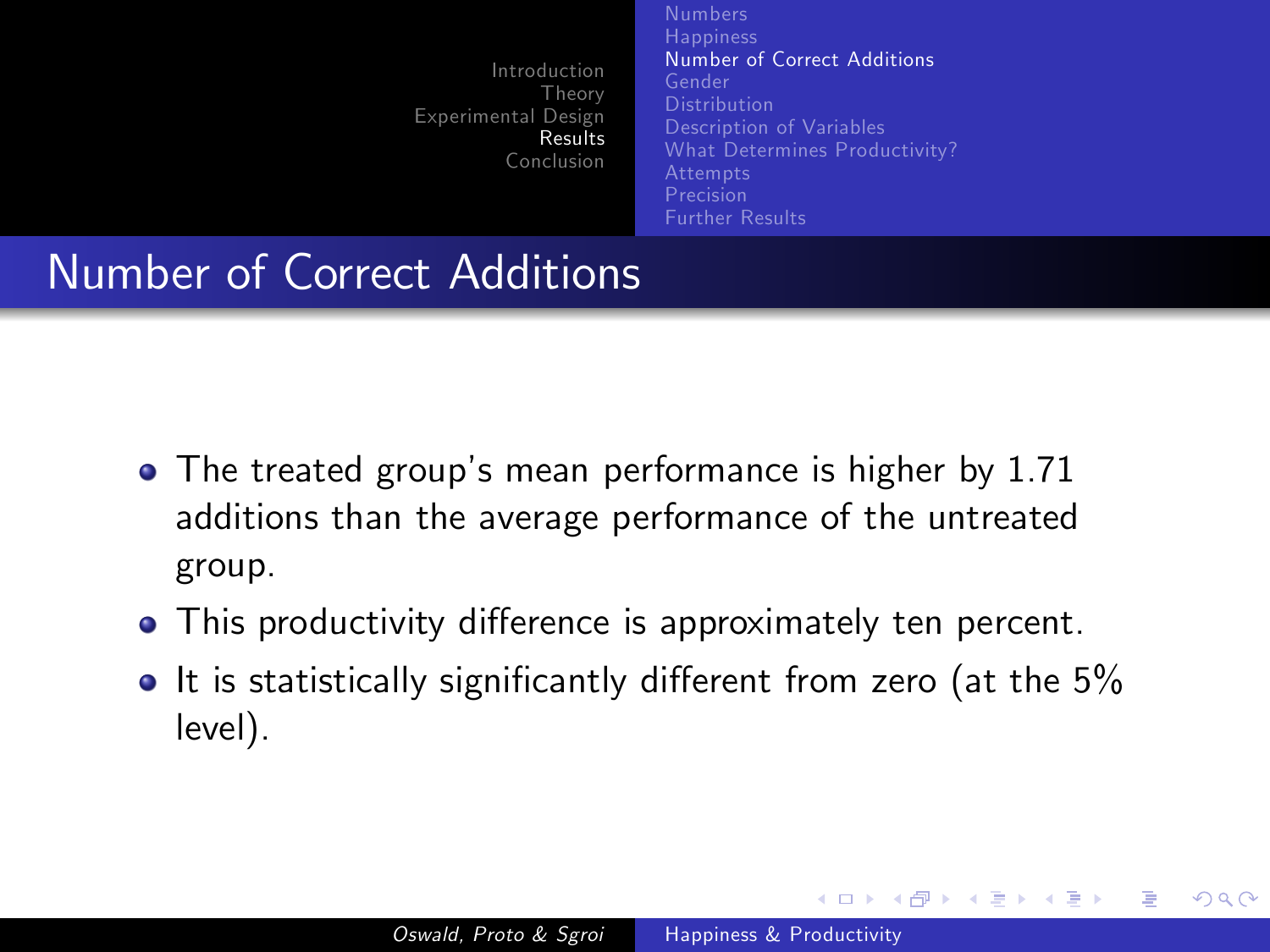[Number of Correct Additions](#page-24-0) [Gender](#page-26-0) [What Determines Productivity?](#page-29-0) [Precision](#page-31-0) [Further Results](#page-32-0)

<span id="page-26-0"></span> $299$ 

# Gender

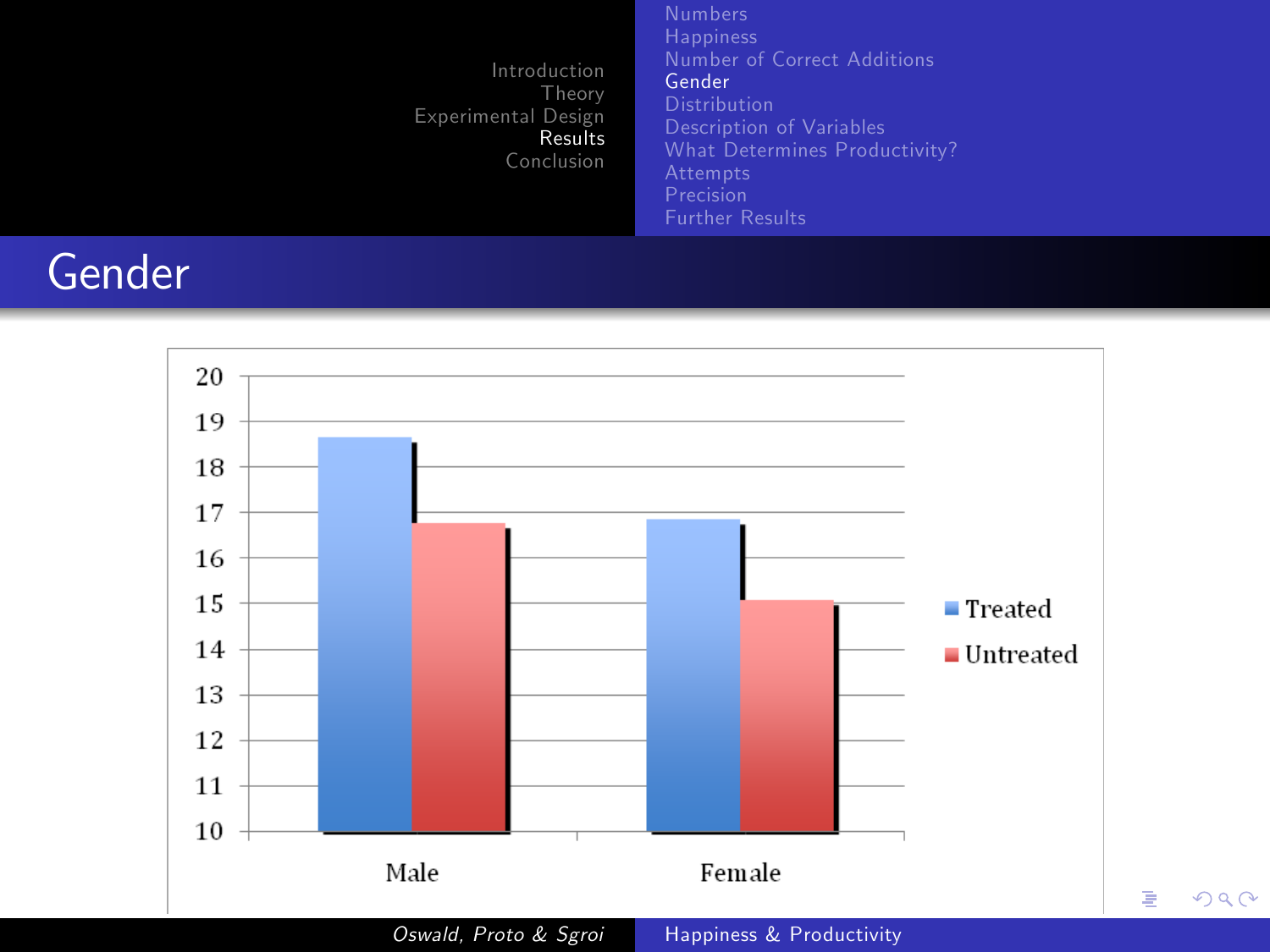[Number of Correct Additions](#page-24-0) **[Distribution](#page-27-0)** [Description of Variables](#page-28-0) [What Determines Productivity?](#page-29-0) [Precision](#page-31-0) [Further Results](#page-32-0)

**K ロト K 伊 ト K 毛** 

 $\equiv$ 

 $\,$  $\prec$  $\,$  ŧ

<span id="page-27-0"></span> $299$ 

#### **Distribution**



Oswald, Proto & Sgroi [Happiness & Productivity](#page-0-0)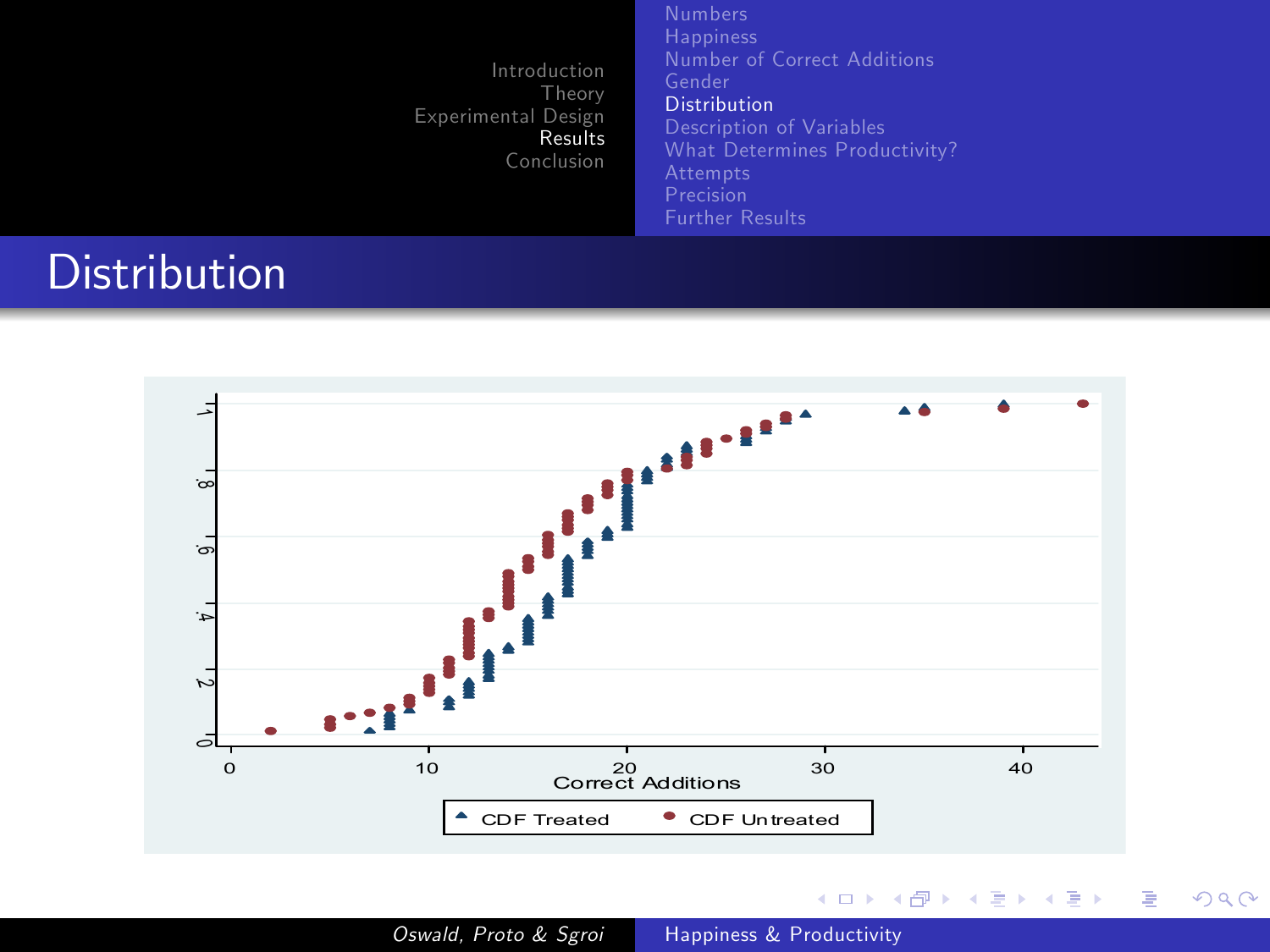[Numbers](#page-20-0) **[Happiness](#page-22-0)** [Number of Correct Additions](#page-24-0) [Description of Variables](#page-28-0) [What Determines Productivity?](#page-29-0) [Further Results](#page-32-0)

<span id="page-28-0"></span>つくい

## Description of Variables

- **The number of correct additions is in the allotted ten minutes.**
- 'Happiness before' is the self-reported level of happiness (for the treated group before the clip) on a seven point scale. The variable 'happiness after' is the level of happiness after the clip for the treated group. Change in Happiness is the di§erence between the two.
- GMAT MATH is the number of correct problems solved.
- High-school-grades is an index calculated from the questionnaire based on the ratio of top grades.
- Enjoyment-of-clip is a measure in a range between 1 and 7 of how much subjects said they liked the [mo](#page-27-0)[vie](#page-29-0)[cli](#page-28-0)[p](#page-29-0)[.](#page-27-0)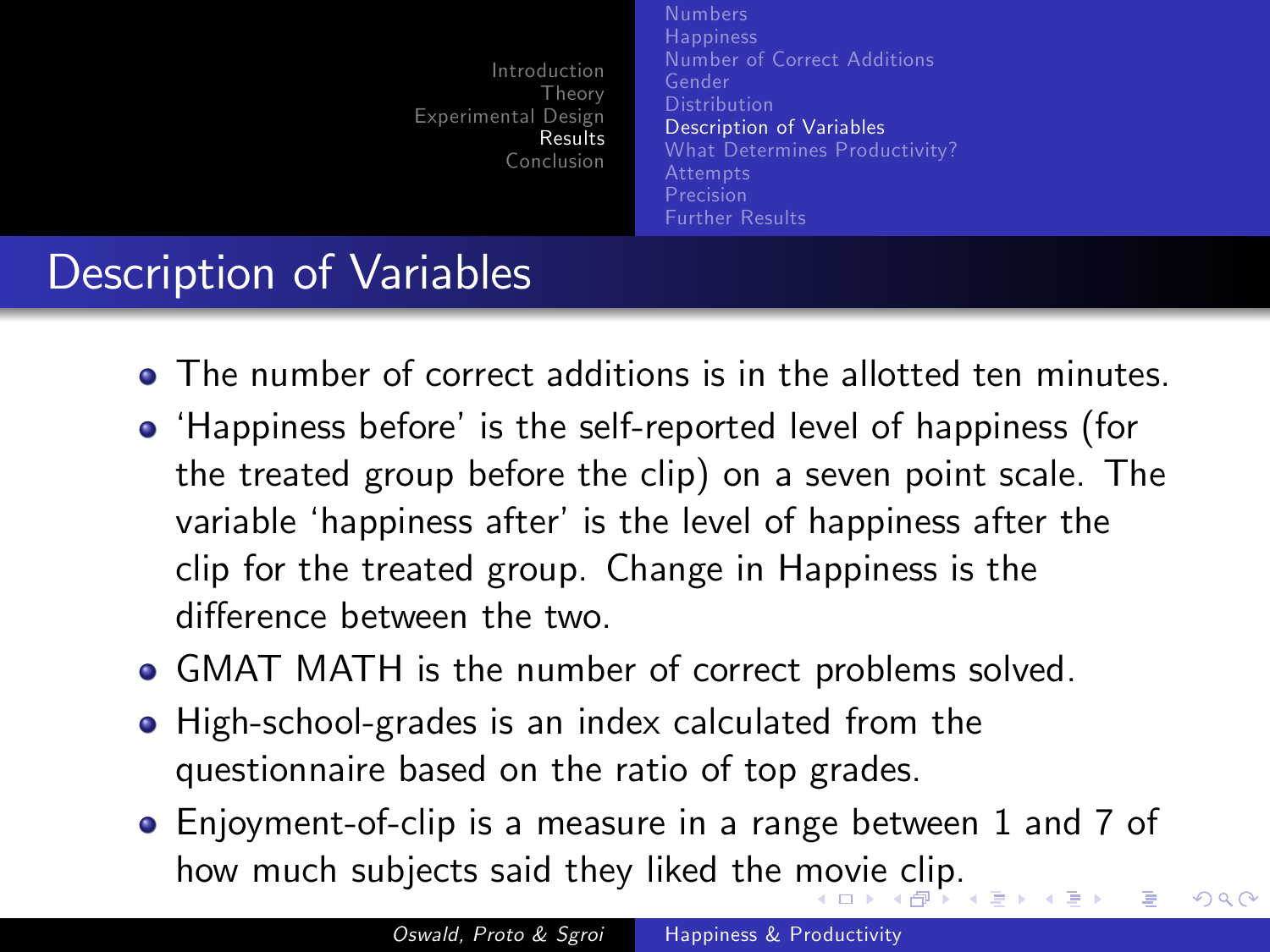[Number of Correct Additions](#page-24-0) [What Determines Productivity?](#page-29-0) [Precision](#page-31-0) [Further Results](#page-32-0)

#### What Determines Productivity?

|                           | (1)                                        | (2)        | (3)          |
|---------------------------|--------------------------------------------|------------|--------------|
|                           | log(Additions)log(Additions)log(Additions) |            |              |
|                           |                                            |            | Treated only |
| Treatment                 | $0.118***$                                 |            |              |
|                           | (0.0548)                                   |            |              |
| Change-in-Happiness       |                                            | $0.101***$ | $0.0847*$    |
|                           |                                            | (0.0405)   | (0.0495)     |
| <b>GMAT MATH score</b>    | $0.104***$                                 | $0.100***$ | $0.0739***$  |
|                           | (0.0226)                                   | (0.0226)   | (0.0273)     |
| <b>High School Grades</b> | $0.471***$                                 | $0.477***$ | $0.428***$   |
|                           | (0.114)                                    | (0.114)    | (0.124)      |
| Male                      | $-0.0257$                                  | $-0.0267$  | 0.00675      |
|                           | (0.0609)                                   | (0.0606)   | (0.0774)     |
| Day 2                     | $-0.0169$                                  | 0.000901   | $-0.0170$    |
|                           | (0.0790)                                   | (0.0787)   | (0.0905)     |
| Day 3                     | 0.0975                                     | 0.106      | 0.131        |
|                           | (0.0779)                                   | (0.0776)   | (0.0885)     |
| Day 4                     | 0.0118                                     | 0.00724    | $-0.00752$   |
|                           | (0.0762)                                   | (0.0758)   | (0.0895)     |
| Constant                  | $2.106***$                                 | $2.120***$ | $2.244***$   |
|                           | (0.105)                                    | (0.102)    | (0.126)      |
| Observations              | 178                                        | 178        | 93           |
| R-squared                 | 0.273                                      | 0.280      | 0.307        |

Std errors in parentheses \*\*\* p<0.01, \*\* p<0.05, \* p<0[.1](#page-28-0)<sub>( $\Box$ )</sub> ( $\Box$ ) ( $\Box$ )

<span id="page-29-0"></span> $299$ 

重き э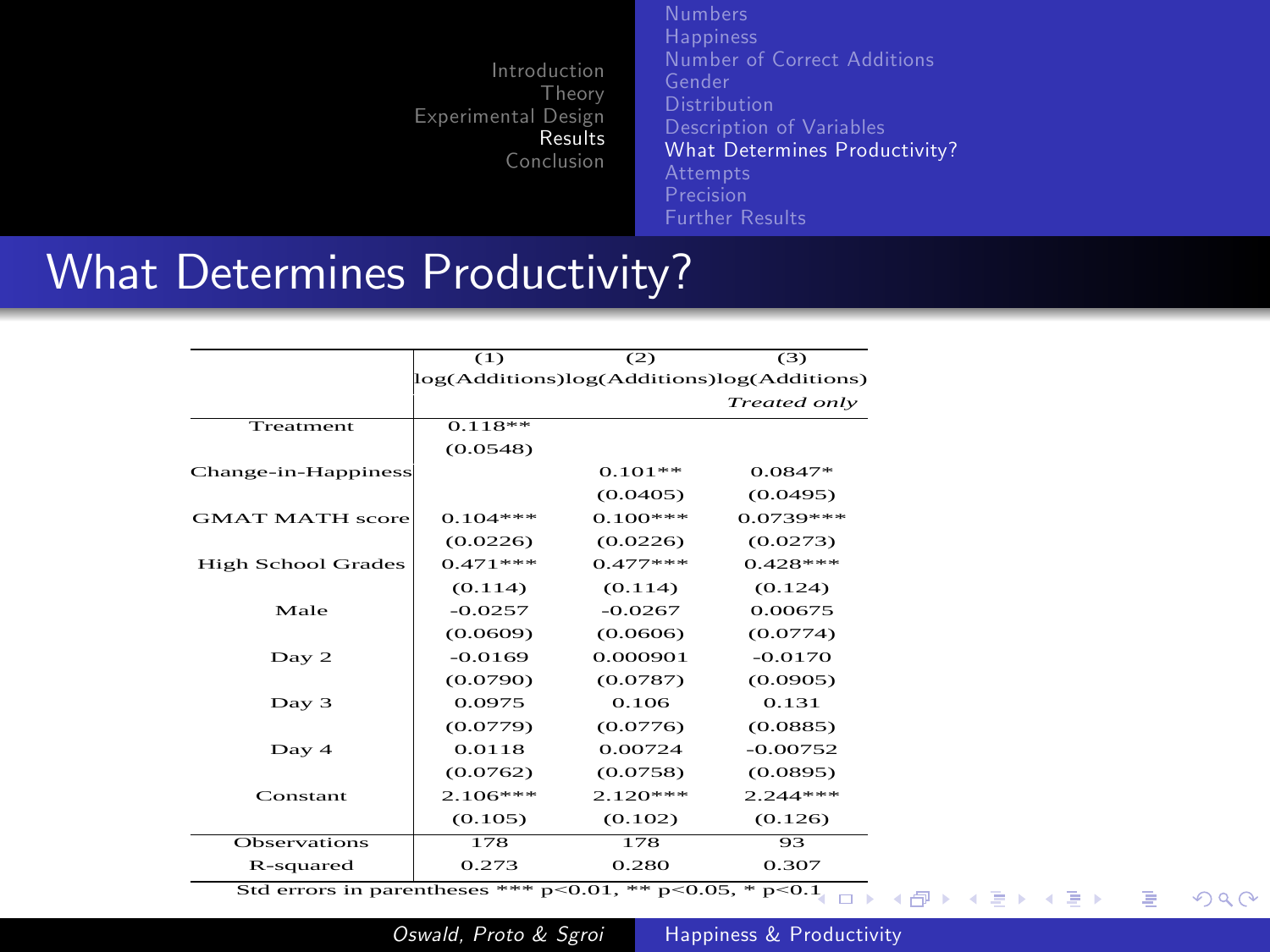[Number of Correct Additions](#page-24-0) [What Determines Productivity?](#page-29-0) **[Attempts](#page-30-0)** [Precision](#page-31-0) [Further Results](#page-32-0)

#### **Attempts**

| <b>Table 5: Determinants of attempts</b> |             |                            |  |  |
|------------------------------------------|-------------|----------------------------|--|--|
|                                          | ΩŒ          | (2)                        |  |  |
|                                          |             | Log(Attempt) Log(Attempts) |  |  |
|                                          |             |                            |  |  |
| Treatment                                | 0.0911**    |                            |  |  |
|                                          | (0.0417)    |                            |  |  |
| Change-in-Happiness                      |             | $0.0812***$                |  |  |
|                                          |             | (0.0308)                   |  |  |
| <b>GMAT MATH</b> score                   | $0.0758***$ | $0.0733***$                |  |  |
|                                          | (0.0172)    | (0.0171)                   |  |  |
| <b>High School Grades</b>                | $0.372***$  | $0.377***$                 |  |  |
|                                          | (0.0869)    | (0.0863)                   |  |  |
| Male                                     | $-0.0165$   | $-0.0170$                  |  |  |
|                                          | (0.0463)    | (0.0460)                   |  |  |
| Day 2                                    | 0.0198      | 0.0340                     |  |  |
|                                          | (0.0600)    | (0.0597)                   |  |  |
| Day 3                                    | $0.133***$  | $0.140***$                 |  |  |
|                                          | (0.0592)    | (0.0589)                   |  |  |
| Dav <sub>4</sub>                         | 0.0767      | 0.0732                     |  |  |
|                                          | (0.0579)    | (0.0576)                   |  |  |
| Constant                                 | $2.432***$  | $2.441***$                 |  |  |
|                                          | (0.0795)    | (0.0776)                   |  |  |
| <b>Observations</b>                      | 178         | 178                        |  |  |
| R-squared                                | 0.279       | 0.288                      |  |  |

\*\*\*  $p<0.01$ , \*\*  $p<0.05$ , \*  $p<0.1$  Std errors in parentheses

メロメ メタメ メミメ メミメ

E

<span id="page-30-0"></span> $299$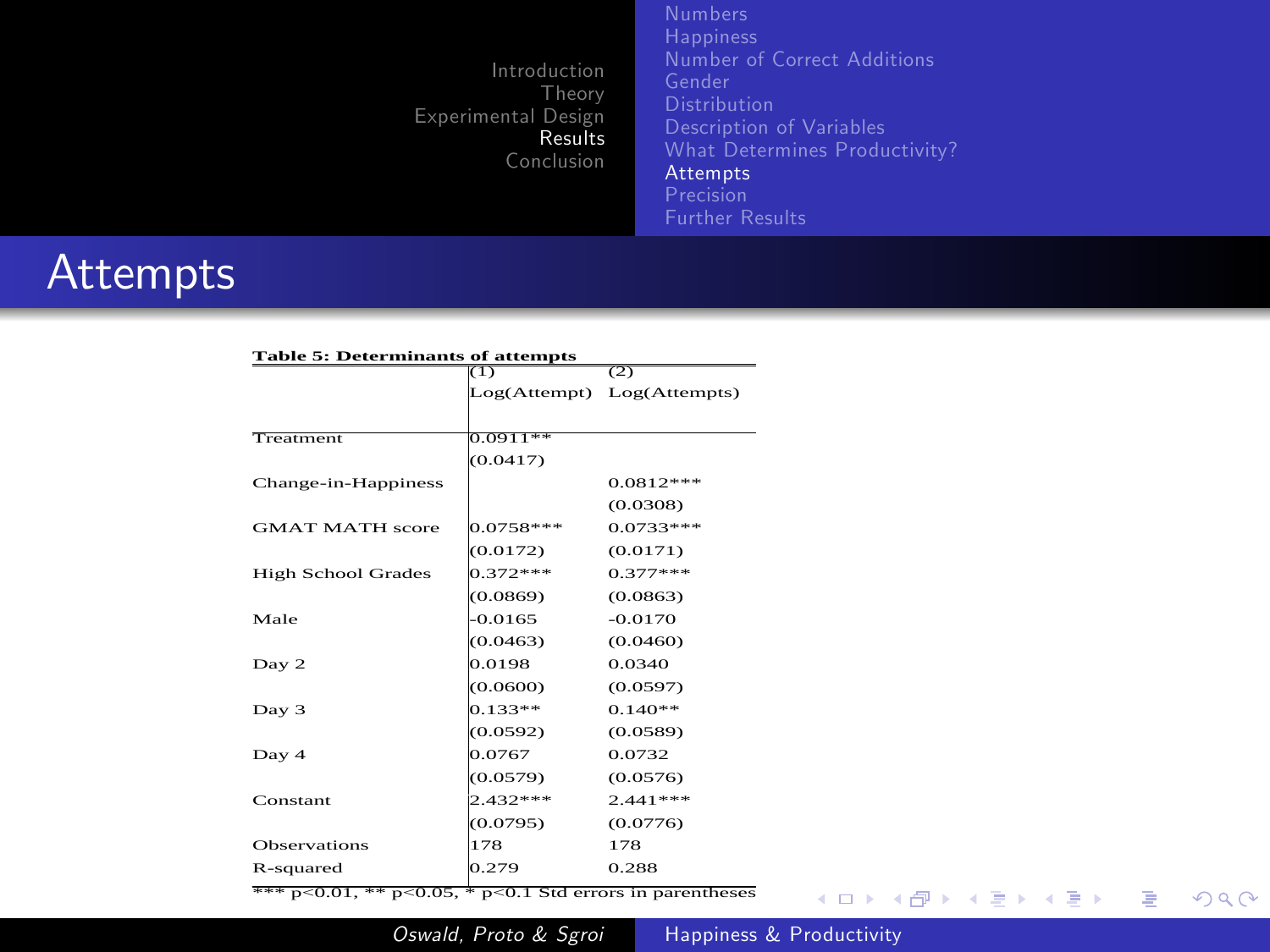[Number of Correct Additions](#page-24-0) [What Determines Productivity?](#page-29-0) [Precision](#page-31-0) [Further Results](#page-32-0)

#### Precision (ie ratio of correct answers)

|                           | (1)         | (2)          |
|---------------------------|-------------|--------------|
|                           | Correct/    | Correct/     |
|                           | Attempt     | Attempt      |
| Treatment                 | 0.0128      |              |
|                           | (0.0185)    |              |
| Change-in-Happiness       |             | 0.0102       |
|                           |             | (0.0138)     |
| <b>GMAT MATH score</b>    | $0.0165***$ | $0.0162***$  |
|                           | (0.00765)   | (0.00767)    |
| <b>High School Grades</b> | 0.0656*     | 0.0663*      |
|                           | (0.0386)    | (0.0386)     |
| Male                      | 0.00152     | 0.00134      |
|                           | (0.0206)    | (0.0206)     |
| Day 2                     | -0.0268     | $-0.0249$    |
|                           | (0.0267)    | (0.0267)     |
| Day 3                     | $-0.0201$   | $-0.0192$    |
|                           | (0.0263)    | (0.0263)     |
| Dav <sub>4</sub>          | $-0.0507*$  | $-0.0512***$ |
|                           | (0.0258)    | (0.0257)     |
| Constant                  | $0.753***$  | $0.755***$   |
|                           | (0.0354)    | (0.0347)     |
| <b>Observations</b>       | 178         | 178          |
| R-squared                 | 0.095       | 0.096        |

Std. errors in parentheses \*\*\*  $p<0.01$ , \*\*  $p<0.05$ , \*  $p<0.1$ 

**←ロ ▶ ← ← 冊 ▶** 

∍

<span id="page-31-0"></span> $299$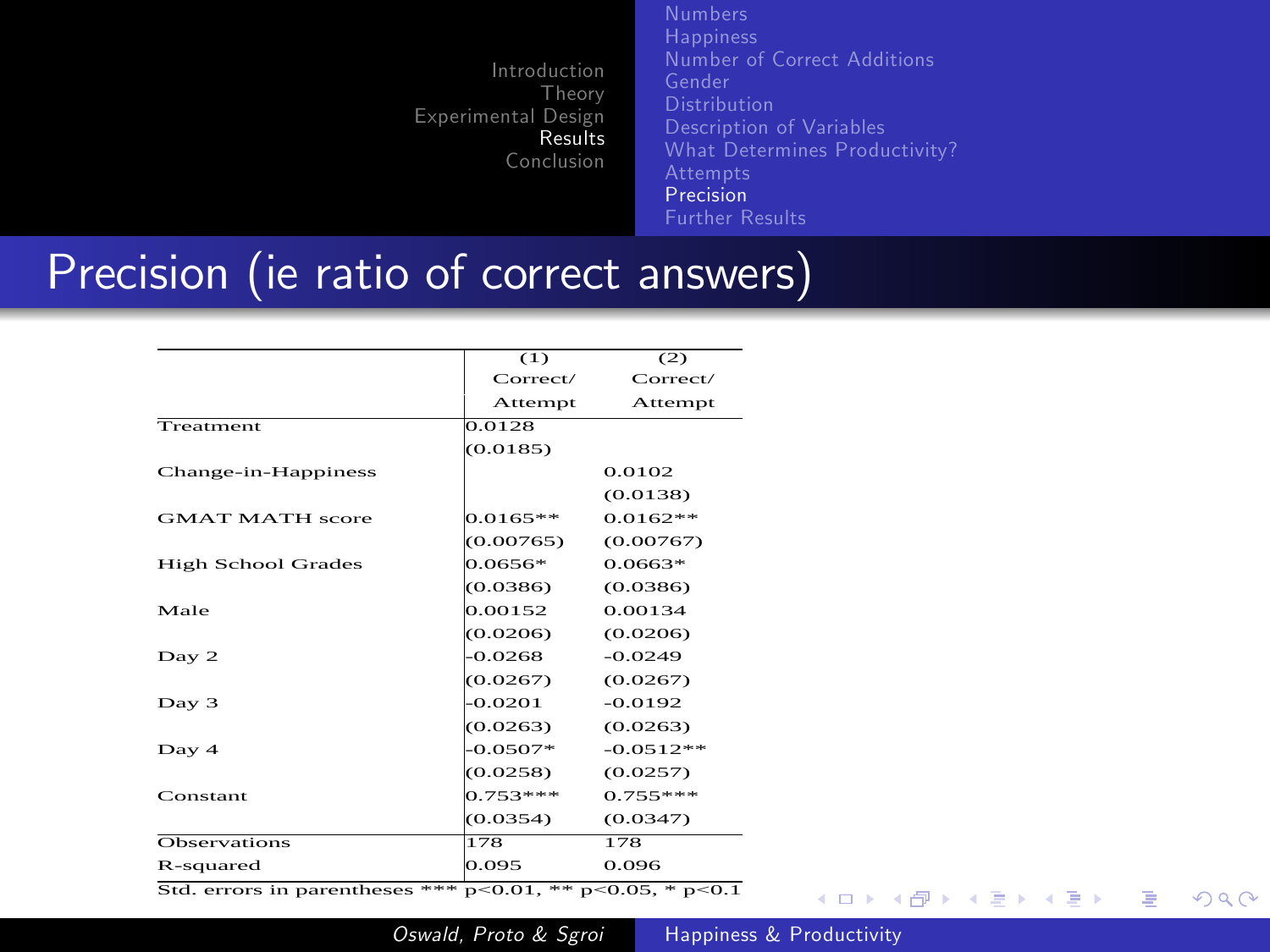[Number of Correct Additions](#page-24-0) [Description of Variables](#page-28-0) [What Determines Productivity?](#page-29-0) [Further Results](#page-32-0)

**∢ロト ∢母 ト ∢ ヨ ト** 

<span id="page-32-0"></span>つくへ

#### Further Results

- $\bullet$  The payment rule was not significant (even at 10% level), indicating that piece rate or bonus regime are similarly affected by happiness shocks.
- $\bullet$  The placebo was not significant (even at 10% level), confirming Isen et al (1987).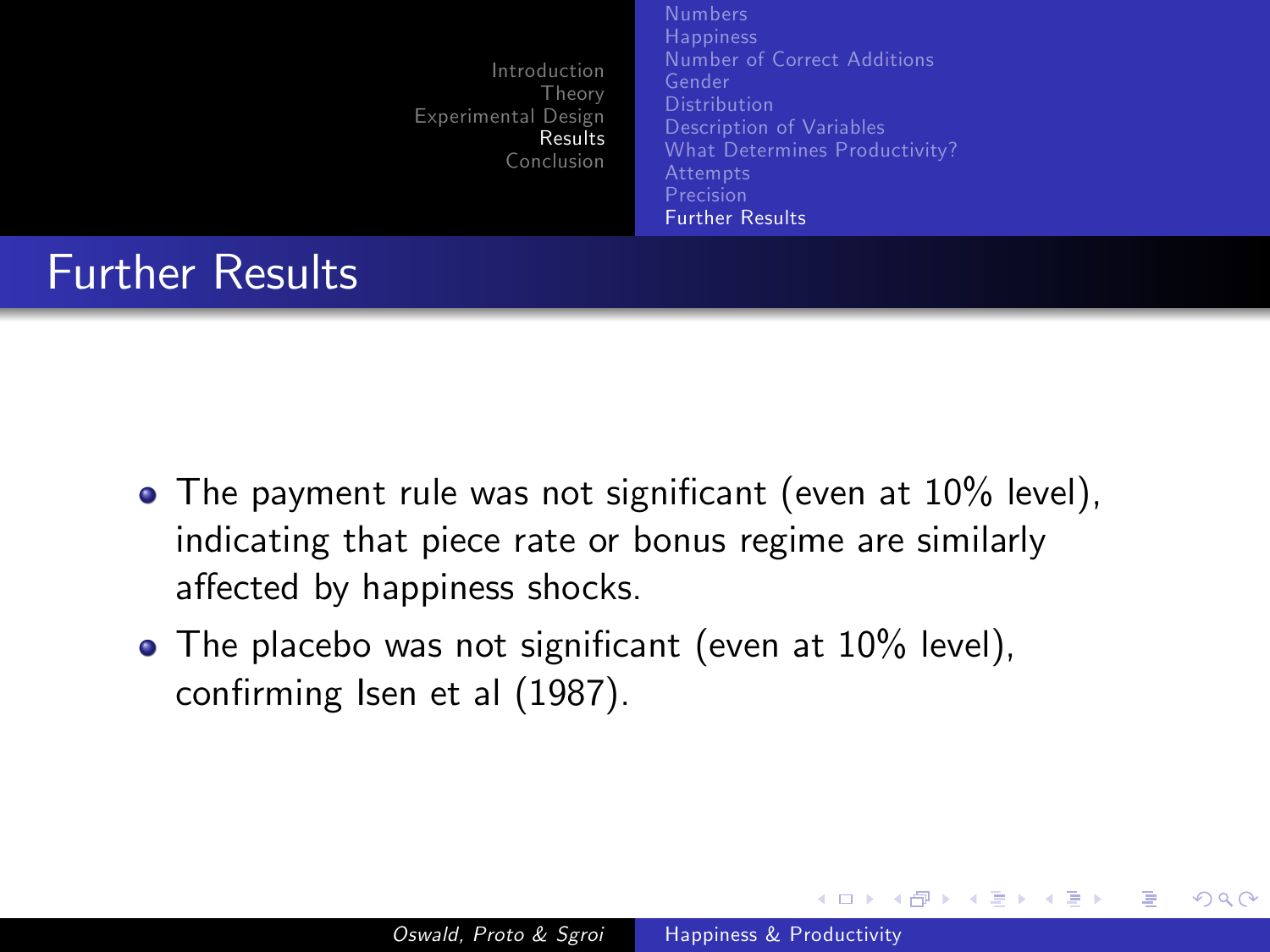[Results Summary](#page-33-0) [Thank You!](#page-36-0)

## Results Summary

- Little is known by economists about how emotions influence productivity.
- We design a randomized trial:
	- We 'assign' different emotions to different people.
	- Some laboratory subjects have their happiness levels increased.

and in

<span id="page-33-0"></span>つくい

• Others, in a control group, do not.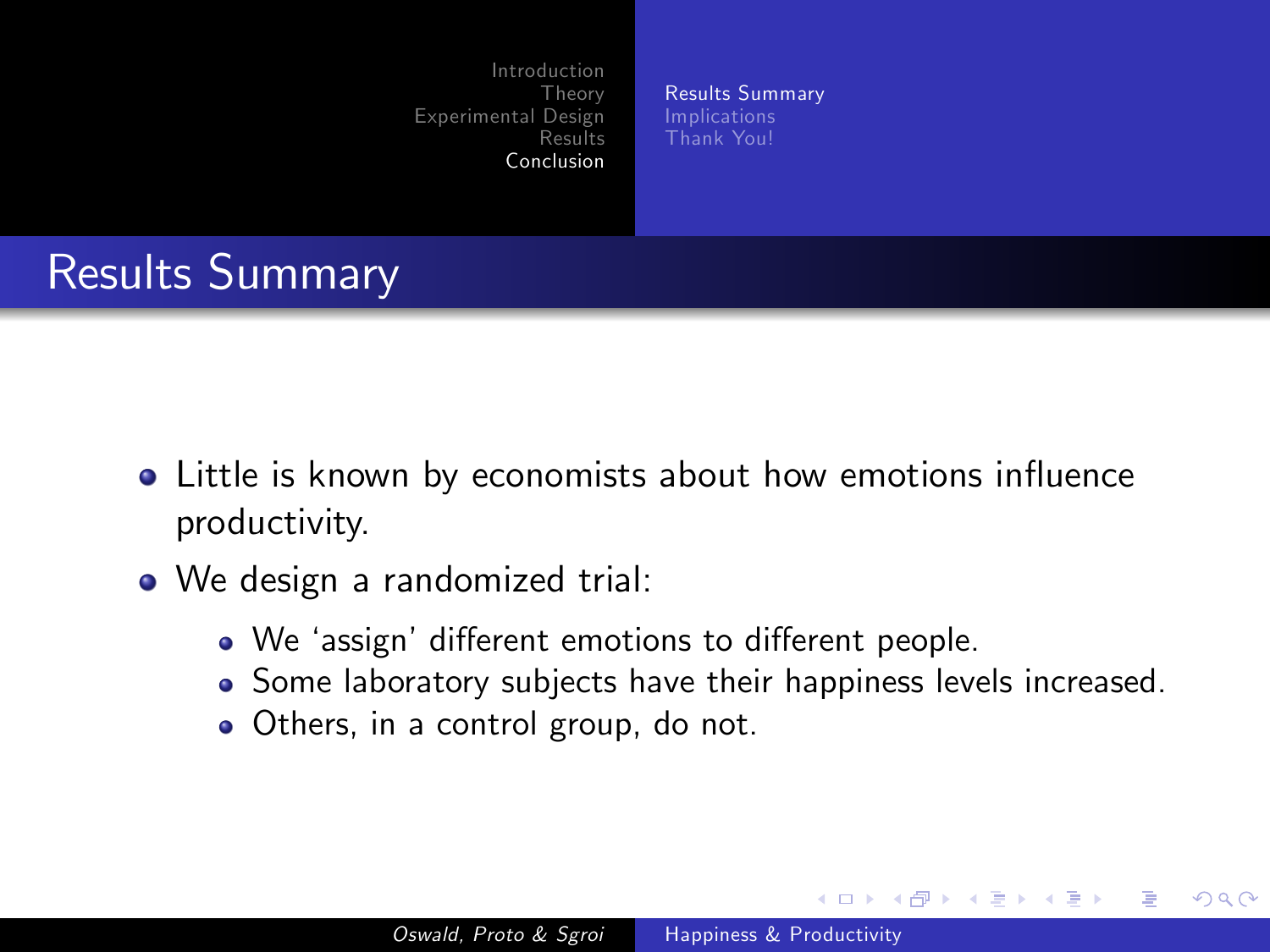[Results Summary](#page-33-0) [Thank You!](#page-36-0)

# Results Summary (continued)

- A rise in happiness leads to greater productivity in a paid piece-rate task.
- The effect is large, can be replicated, is not a reciprocity response, and is found equally in male and female subsamples.
- It appears from the data that this effect operates though a rise in sheer output rather than in the per-item quality of the laboratory subjects' work: in this white-collar task, workers' effort levels rise while their precision is unaltered.

4 17 18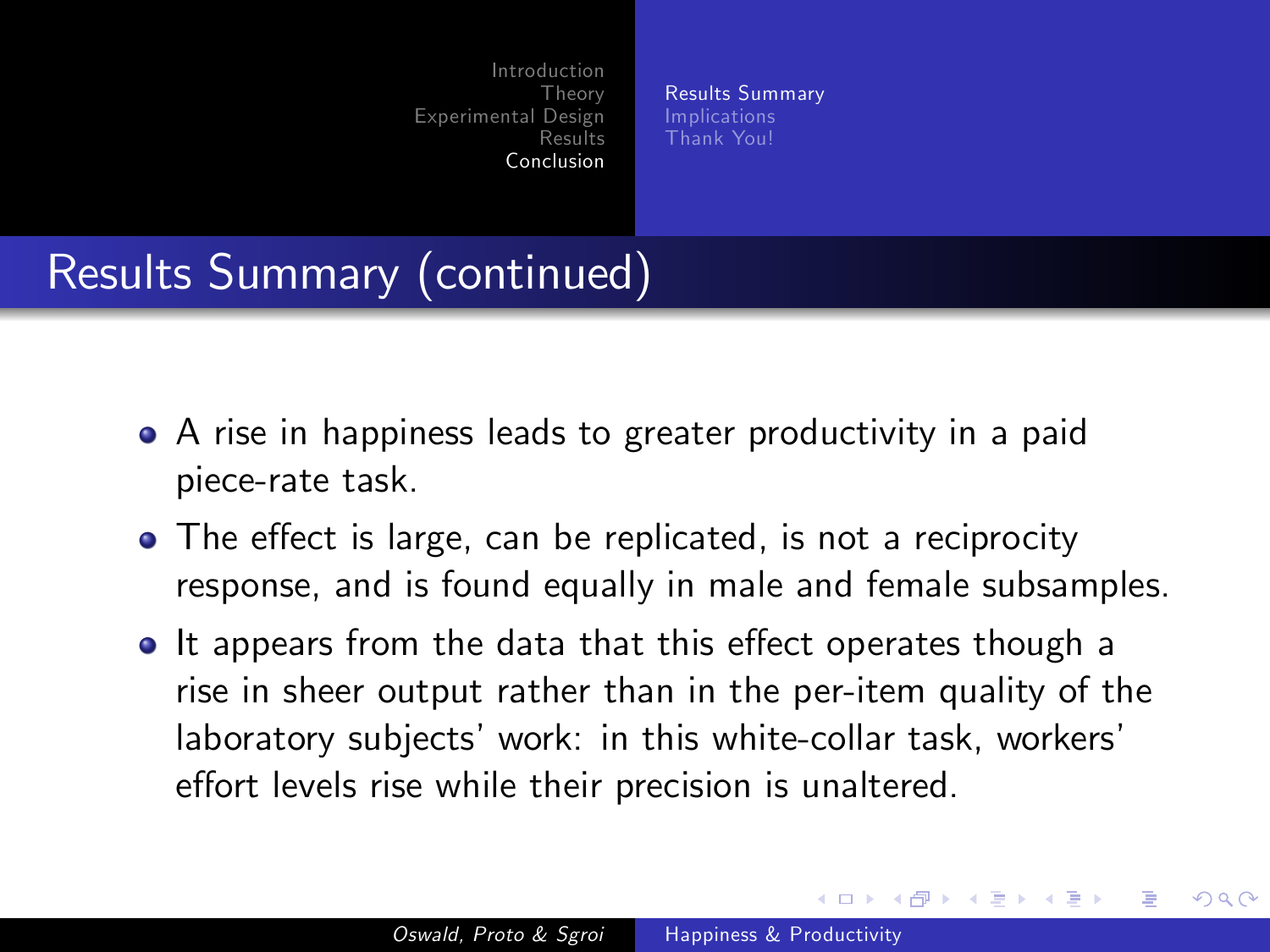[Results Summary](#page-33-0) [Implications](#page-35-0) [Thank You!](#page-36-0)

# Implications

- **If our results can be shown to generalize, economics needs to** pay attention to the influence of emotional states.
- Emotional forces typically been viewed as a dependent variable - this needs to change.
- **If happiness boosts productivity, this raises the possibility of** self-reinforcing spirals  $-$  ones that might operate even at a macroeconomic level.
- Such spirals, if they exist, would be an important propagation mechanism linking short-run shocks into the longer run, and represent an interesting avenue for future research.

<span id="page-35-0"></span>∢ □ ▶ ∢ 何 ▶ ∢ ∃